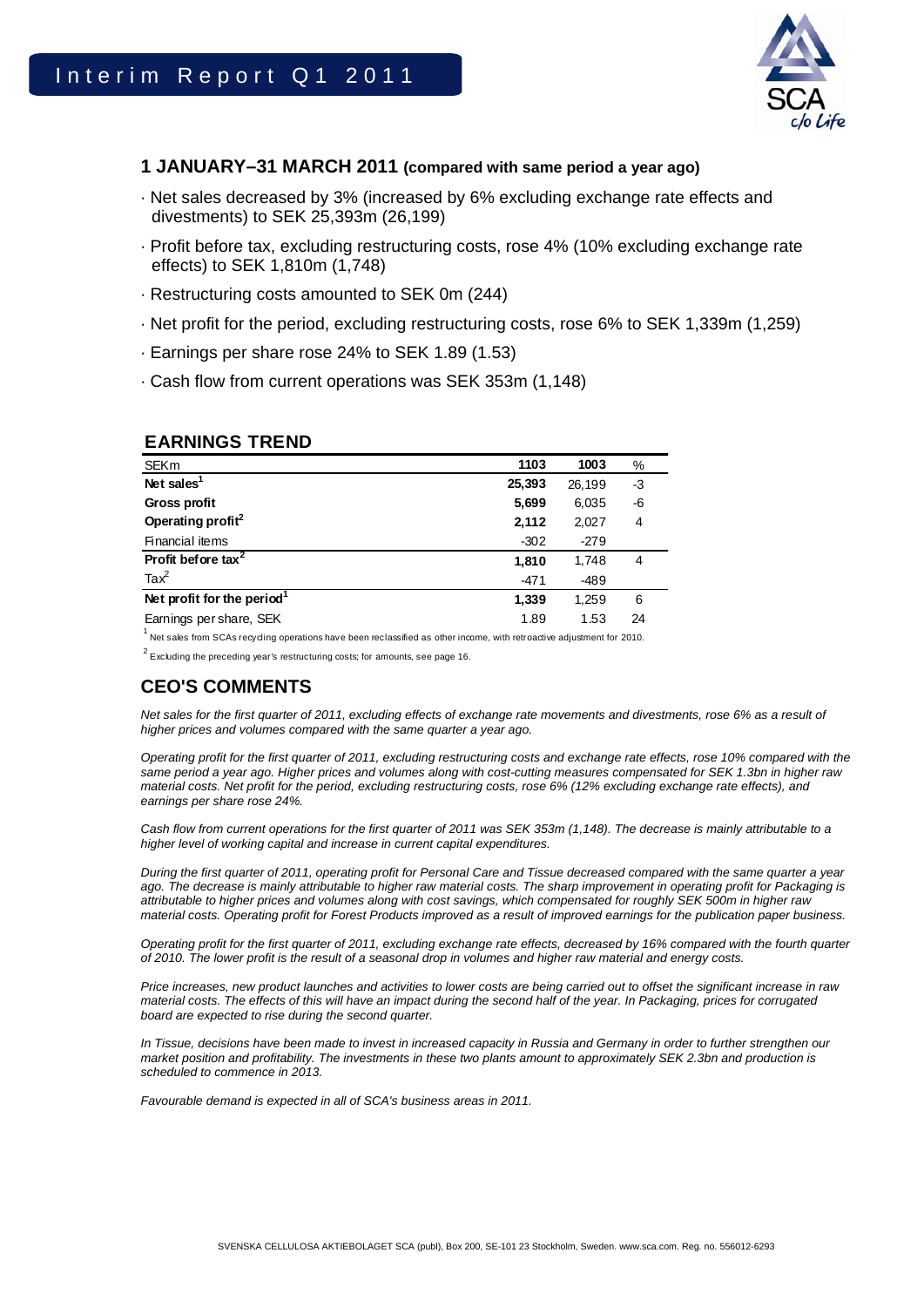



**SHARE OF OPERATING PROFIT**

# **EARNINGS TREND FOR THE GROUP**

| <b>SEKm</b>                            | 1103      | 1003      | %    |
|----------------------------------------|-----------|-----------|------|
| Net sales <sup>1</sup>                 | 25,393    | 26.199    | $-3$ |
| Cost of goods sold                     | $-19,694$ | $-20,164$ |      |
| <b>Gross profit</b>                    | 5,699     | 6,035     | -6   |
| Sales, general and administration      | $-3,587$  | $-4,008$  |      |
| Operating profit <sup>2</sup>          | 2,112     | 2,027     | 4    |
| Financial items                        | $-302$    | $-279$    |      |
| Profit before tax <sup>2</sup>         | 1,810     | 1,748     | 4    |
| $\text{Tax}^2$                         | $-471$    | $-489$    |      |
| Net profit for the period <sup>2</sup> | 1.339     | 1.259     | 6    |

<sup>1</sup> Net sales from SCAs recycling operations have been reclassified as other income, with retroactive adjustment for 2010.

 $2^{2}$  Excluding the preceding year's restructuring costs; for amounts, see page 16.

### **Earnings per share, SEK - owners of the parent**

| Net margin <sup>1</sup>       | 5.2    | 4.7    |    |
|-------------------------------|--------|--------|----|
| Tax <sup>1</sup>              | $-1.9$ | $-1.9$ |    |
| Profit margin <sup>1</sup>    | 7.1    | 6.6    |    |
| Financial net margin          | $-1.2$ | $-1.1$ |    |
| Operating margin <sup>1</sup> | 8.3    | 7.7    |    |
| Gross margin                  | 22.4   | 23.0   |    |
| Margins (%)                   |        |        |    |
| - after dilution effects      | 1.89   | 1.53   | 24 |
|                               |        |        |    |

<sup>1</sup> Excluding restructuring costs.

## **OPERATING PROFIT PER BUSINESS AREA**

| <b>SEKm</b>                            | 1103  | 1003  | ℅     |
|----------------------------------------|-------|-------|-------|
| Personal Care                          | 583   | 737   | $-21$ |
| Tissue                                 | 627   | 710   | $-12$ |
| Packaging                              | 480   | 192   | 150   |
| <b>Forest Products</b>                 | 495   | 487   | 2     |
| - Publication papers                   | 11    | $-15$ | n/a   |
| - Pulp, timber and solid-wood products | 484   | 502   | $-4$  |
| Other                                  | $-73$ | -99   |       |
| Total <sup>1</sup>                     | 2,112 | 2.027 | 4     |

<sup>1</sup> Excluding restructuring costs.

# **OPERATING CASH FLOW PER BUSINESS AREA**

| <b>SEKm</b>            | 1103   | 1003   | %     |
|------------------------|--------|--------|-------|
| Personal Care          | 702    | 825    | $-15$ |
| Tissue                 | 218    | 1.020  | $-79$ |
| Packaging              | $-57$  | $-211$ | 73    |
| <b>Forest Products</b> | 243    | 231    | 5     |
| Other                  | $-157$ | $-149$ |       |
| <b>Total</b>           | 949    | 1.716  | $-45$ |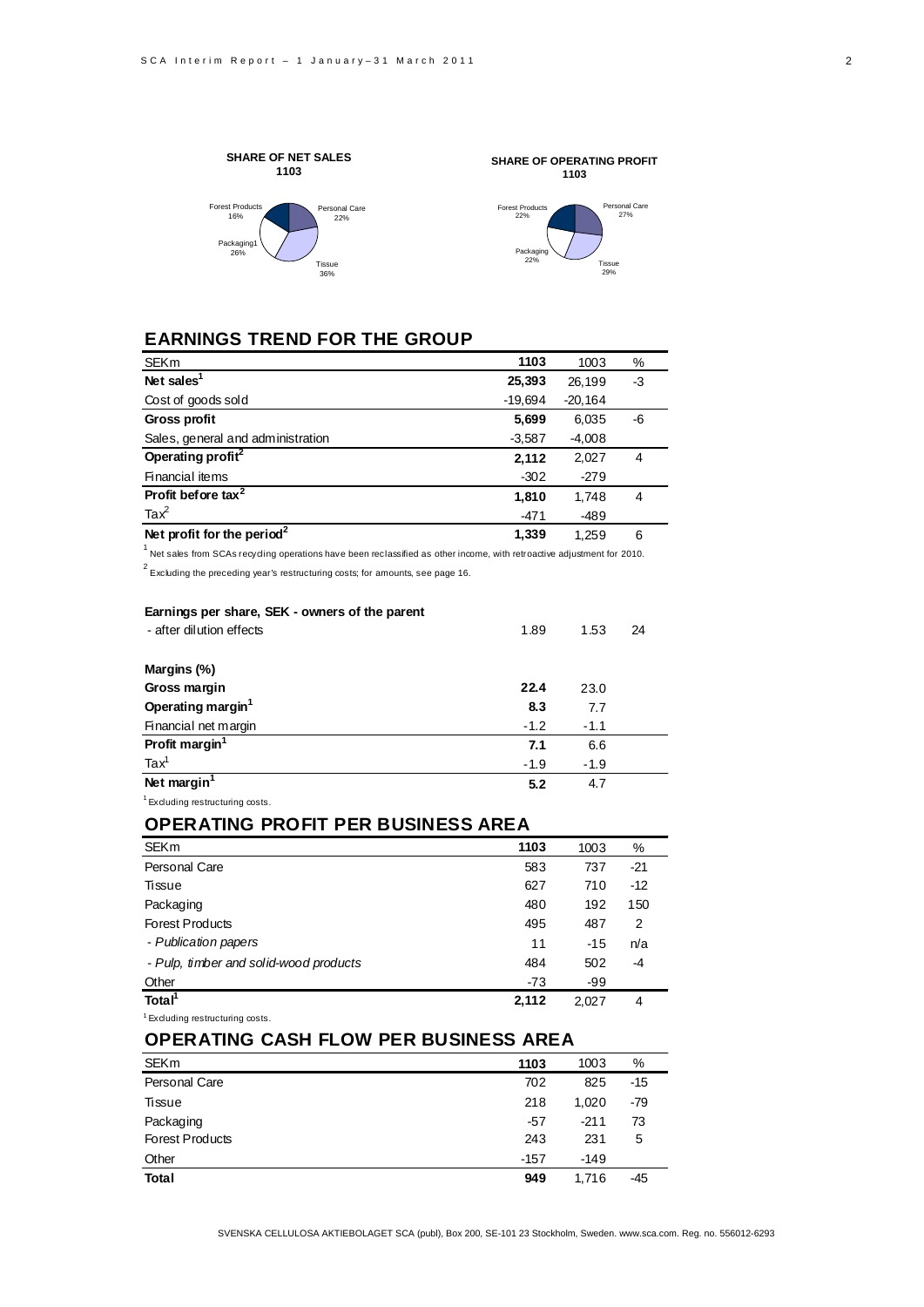#### 3

# **GROUP**

## **MARKET/EXTERNAL ENVIRONMENT**

The recovery of the global economy is continuing, however, the recovery is weaker in Europe. The strong growth in Asia drives the raw material price development. A number of factors in the operating environment, such as political unrest in North Africa, natural disasters, weak government finances in several countries and high raw material prices have created some uncertainty about the continued economic trend.

The global market for incontinence care products is showing stable growth. Demand for consumer tissue in Europe has been stable in early 2011 compared with a year ago. Demand for tissue in the away-from-home (AFH) market has risen in Europe, while it has decreased slightly in North America.

Demand for corrugated board in Western Europe increased by slightly more than 3% as of February 2011 compared with the same period a year ago. Prices of corrugated board continued to rise.

Demand in Europe for magazine paper decreased by 2% during the first quarter of 2011 compared with the same period a year ago. Demand for newsprint decreased by 3% during the same period. Prices of both magazine paper and newsprint have risen.

Prices of recycled fibre, pulp and oil-based raw materials were considerably higher during the first quarter of 2011 than the same period a year ago.

### **SALES AND EARNINGS**

### **January–March 2011 compared with corresponding period a year ago**

Net sales decreased by 3% (increased by 6% excluding exchange rate effects and divestments) to SEK 25,393m (26,199). Higher prices and volumes increased sales by 4% and 2%, respectively. Sales decreased by 1% as a result of closed and divested operations, of which the divested Asian packaging operation accounted for the largest part.

Operating profit excluding restructuring costs increased by 4% (increased by 10% excluding exchange rate effects) to SEK 2,112m (2,027). Higher prices and volumes along with cost savings and lower energy costs increased profit. Sharply higher raw material costs and exchange rate effects reduced profit.

Restructuring costs totalled SEK 0m (244).

Financial items increased to SEK -302m (-279). The increase is attributable to higher interest rates. Profit before tax, excluding restructuring costs, increased by 4% (10% excluding exchange rate effects) to SEK 1,810m (1,748). The tax expense excluding the effect of restructuring costs was SEK 471m (489).

Net profit for the period, after tax and excluding restructuring costs, improved by 6% (12% excluding exchange rate effects) to SEK 1,339m (1,259). Earnings per share rose 24% to SEK 1.89 (1.53).

### **First quarter 2011 compared with fourth quarter 2010**

Net sales decreased by 6% compared with the fourth quarter of 2010 (excluding exchange rate effects, net sales decreased by 3%) to SEK 25,393m (27,052). Higher prices increased sales by 1%, and seasonally lower volumes decreased sales by 4%.

Operating profit decreased by 18% compared with the fourth quarter of 2010 (decreased by 16% excluding exchange rate effects) to SEK 2,112m (2,567). Seasonally lower volumes and higher raw material costs had a negative impact on profit.

Profit before tax, excluding restructuring costs, decreased by 20% compared with the fourth quarter of 2010 (decreased by 17% excluding exchange rate effects) to SEK 1,810m (2,274).

Net profit for the period was SEK 1,339m (1,680). Earnings per share decreased by 21% to SEK 1.89 (2.38).

30,000 28,000 26,000 24,000 22,000 20,000 2009.2 2009.3 20<sub>09.4</sub> **P**10: **2010:2** 2010:3 2010:4 **P1:1** 

**Net sales**

### **Operating profit and margin**



**Profit before tax**

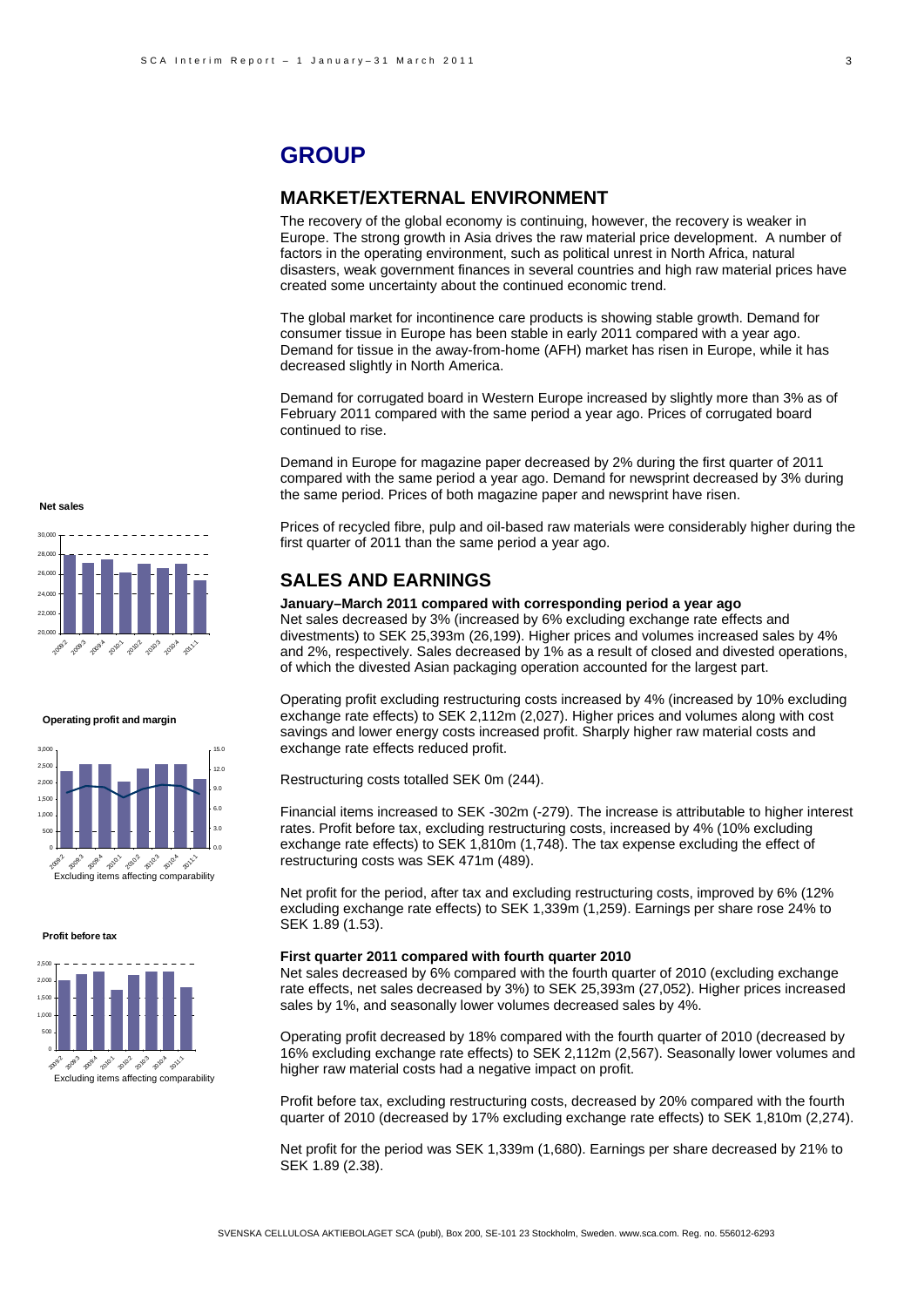**Cashflow from current operations**



### **CASH FLOW AND FINANCING**

Operating cash surplus amounted to SEK 3,337m (3,319). The cash flow effect from the change in working capital was SEK -1,594m (-1,107). The increase is mainly attributable to higher trade accounts receivable as well as to higher inventory values as a result of rising raw material prices. Working capital in proportion to net sales was 10% (9%). Current capital expenditures were higher than in the preceding year and amounted to SEK -619m (-326). Operating cash flow was thereby lower than a year ago and amounted to SEK 949m (1,716). Financial items increased to SEK -302m (-279) as a result of higher interest rates. Tax payments were slightly higher than a year ago and totalled SEK -304m (-290). Cash flow from current operations decreased to SEK 353m (1,148), mainly as a result of the aforementioned change in working capital and higher current capital expenditures.

Strategic investments amounted to SEK -487m (-379). Acquisitions and divestments amounted to SEK 0m (-5). Net cash flow was SEK -134m (764).

Net debt decreased by SEK 849m during the period to SEK 33,557m. The negative net cash flow increased net debt by SEK 134m, while fair value measurement of pension assets, pension obligations and financial instruments reduced net debt by SEK 368m. Exchange rate movements attributable to the strengthening of the Swedish krona decreased net debt by SEK 615m. The debt/equity ratio was 0.49 (0.51 at the beginning of the year). The debt payment capacity improved to 39% (35%).

As per 31 March 2011, SCA had outstanding commercial paper worth SEK 6,851m maturing within 12 months. Unutilised credit facilities amounted to SEK 15,996m, of which long-term facilities amounted to SEK 15,357m. Cash and cash equivalents amounted to SEK 2,557m.

### **EQUITY**

Consolidated equity increased during the period by SEK 461m to SEK 68,282m (68,037). Net profit for the period increased equity by SEK 1,339m (1,083). Equity increased by SEK 236m after tax through restatement of the net pension liability to fair value. Fair value measurement of financial instruments increased equity by SEK 107m after tax. Exchange rate movements, including the effect of hedges of net investments in foreign assets, decreased equity by SEK 1,221m.

### **TAX**

A tax expense corresponding to a tax rate of 26% is reported for the period, which is also expected to be the tax rate for the full year 2011.

## **OTHER EVENTS**

**First quarter 2011** 

For the fourth year in a row, SCA has been named as one of the world's most ethical companies by the Ethisphere Institute in the USA.

#### **Events after the end of the quarter**

To capitalise on the favourable growth in the Russian market and further strengthen our market-leading position, a decision has been made to invest approximately SEK 1.2bn in a second tissue machine in Sovetsk, Russia. The new tissue machine has annual capacity of 60,000 tonnes, and production is scheduled to commence in 2013. The investment is consistent with the strategy to grow in emerging markets and to increase the share of sales of our own brands.

A decision has also been made to invest approximately SEK 1.1bn in a new tissue machine in Kostheim, Germany to meet increased demand, primarily for AFH tissue products. The new tissue machine will have annual capacity of 60,000 tonnes, and production is scheduled to commence in 2013.

To increase production capacity and reduce costs, a decision has been made to invest approximately SEK 300m in the Bollsta sawmill, in Sweden. The investment pertains to two new biofuel boilers, increased drying capacity and an upgrade of the saw line. Through these investments, production capacity will increase from 450,000 cubic metres to 525,000 cubic metres of sawn pine products per year.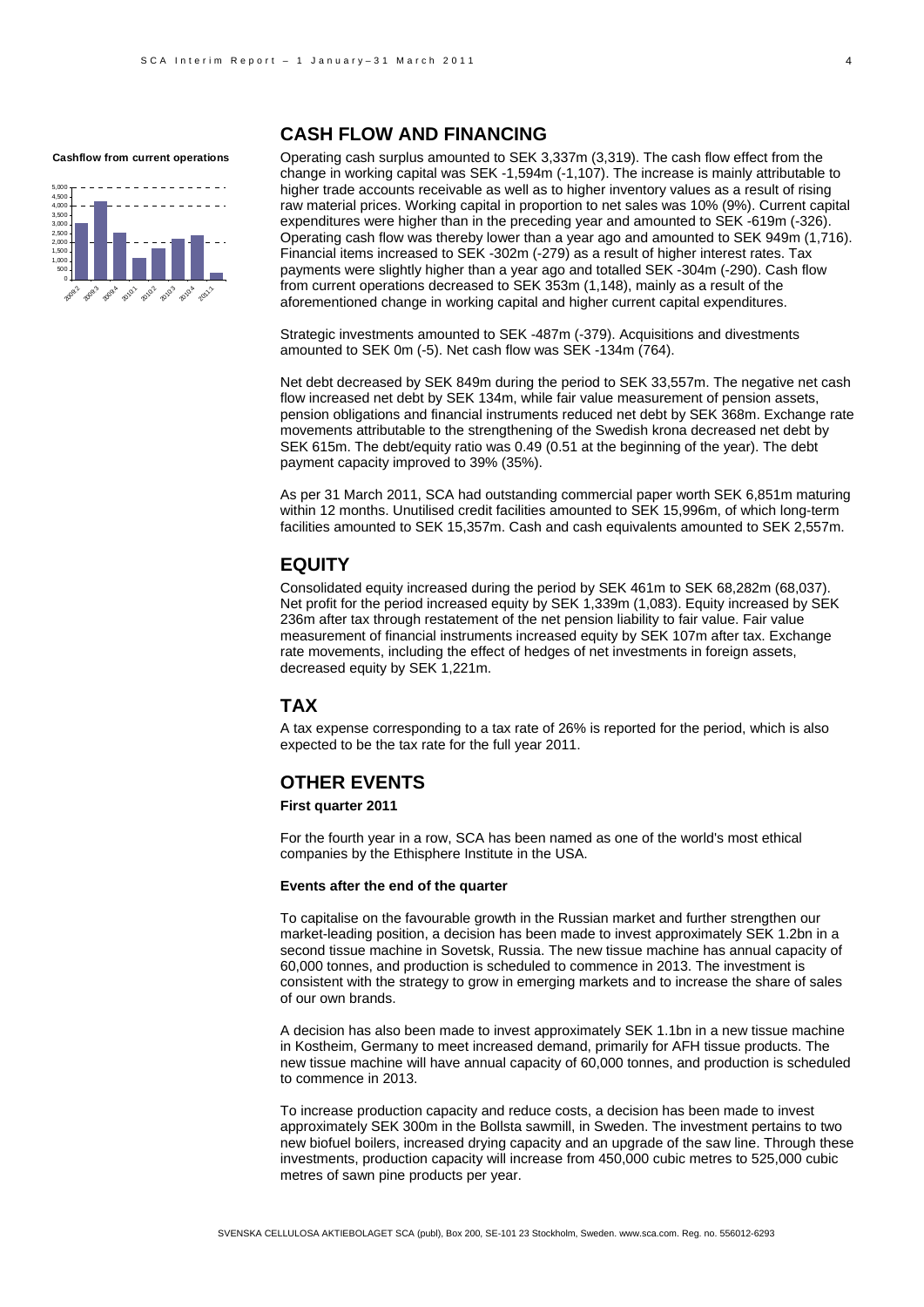Mats Berencreutz has been appointed as Chief Operating Officer (COO) of SCA's global hygiene business. The appointment strengthens the Group's resources and creates conditions to further co-ordinate and develop SCA's hygiene business, with the goal of improving profitability and increasing growth. Magnus Groth, currently CEO of Studsvik AB, has been appointed as new President of SCA's tissue operations in Europe. Mats Berencreutz and Magnus Groth will be members of SCA's Corporate Senior Management Team.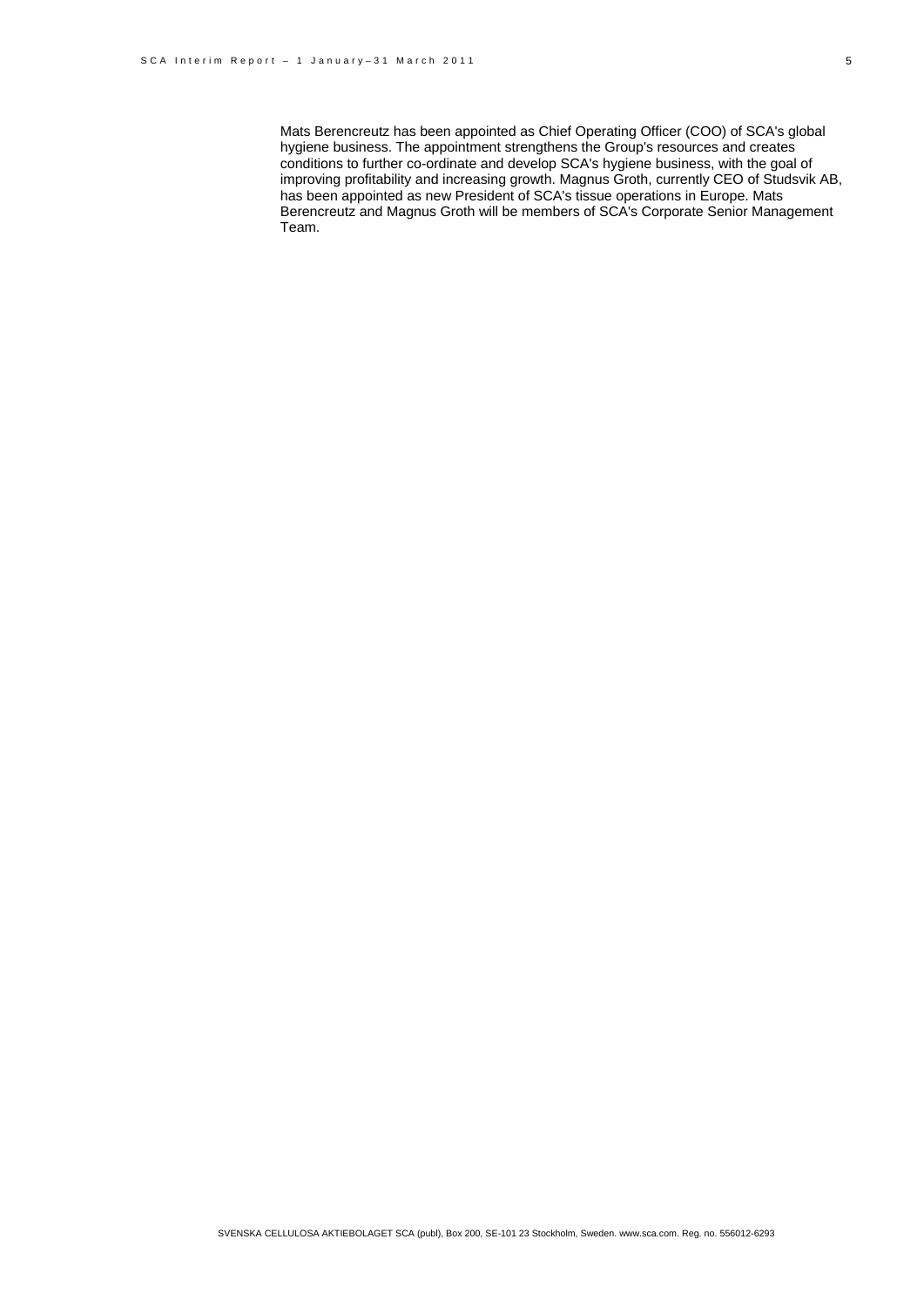**Share of Group, net sales 1103**



#### **Share of Group, operating profit 1103**



**Net s** 



**Operating profit and margin**



#### **Deviations, operating profit (%)**

| 1103 vs. 1003 |     |
|---------------|-----|
| Price/mix     | -10 |
| Volume        | 9   |
| Raw material  | -28 |
| <b>Energy</b> | ŋ   |
| Currency      | -6  |
| Other         | 14  |

# **PERSONAL CARE**

| <b>SEKm</b>         | 1103  | 1003  | %     |
|---------------------|-------|-------|-------|
| Net sales           | 5,820 | 6.109 | -5    |
| Operating surplus   | 856   | 1.043 | -18   |
| Operating profit    | 583   | 737   | $-21$ |
| Operating margin, % | 10.0  | 12.1  |       |
| Operating cash flow | 702   | 825   |       |

With its TENA brand, SCA is the European market leader in all incontinence care segments. Work on the start-up of local production of incontinence care products in Russia is proceeding according to plan, with production start planned for the third quarter of 2011.

In baby diapers, SCA has maintained its market-leading position in the Nordic countries with its Libero brand. The ongoing efficiency improvement programme in the European baby diaper operations is proceeding according to plan.

Price increases, with effect during the second half of the year, are being carried out to compensate for higher raw material costs.

### **January–March 2011 compared with corresponding period a year ago**

Net sales decreased by 5% (increased by 3% excluding exchange rate effects) to SEK 5,820m (6,109). Higher volumes as a result of greater market activities increased sales by 1%, while acquisitions increased sales by 2%. In emerging markets, sales rose 8% excluding exchange rate movements.

Sales of TENA-brand incontinence care products increased by 3%, excluding exchange rate effects. Growth in Russia and Asia remained very favourable.

Sales of baby diapers increased by 5%, excluding exchange rate effects. The increase is mainly attributable to the acquisition in Mexico.

Sales of feminine care products increased by 1%, excluding exchange rate effects, driven by favourable growth in sales in Latin America.

Operating profit was 21% lower than a year ago (15% excluding exchange rate effects) and amounted to SEK 583m (737). Operating profit was hurt by sharply higher raw material costs. Market activities and minor price adjustments generated increased volumes but had a negative effect on profit.

Operating cash surplus decreased to SEK 851m (1,043). Operating cash flow decreased to SEK 702m (825). Cash flow decreased as a result of the lower operating cash surplus and higher current capital expenditures.

### **First quarter 2011 compared with fourth quarter 2010**

Net sales decreased by 9% (6% excluding exchange rate effects) compared with the fourth quarter of 2010. Operating profit decreased by 21% (19% excluding exchange rate effects). Profit was lower due to seasonally lower volumes compared with the high level of sales towards the end of 2010.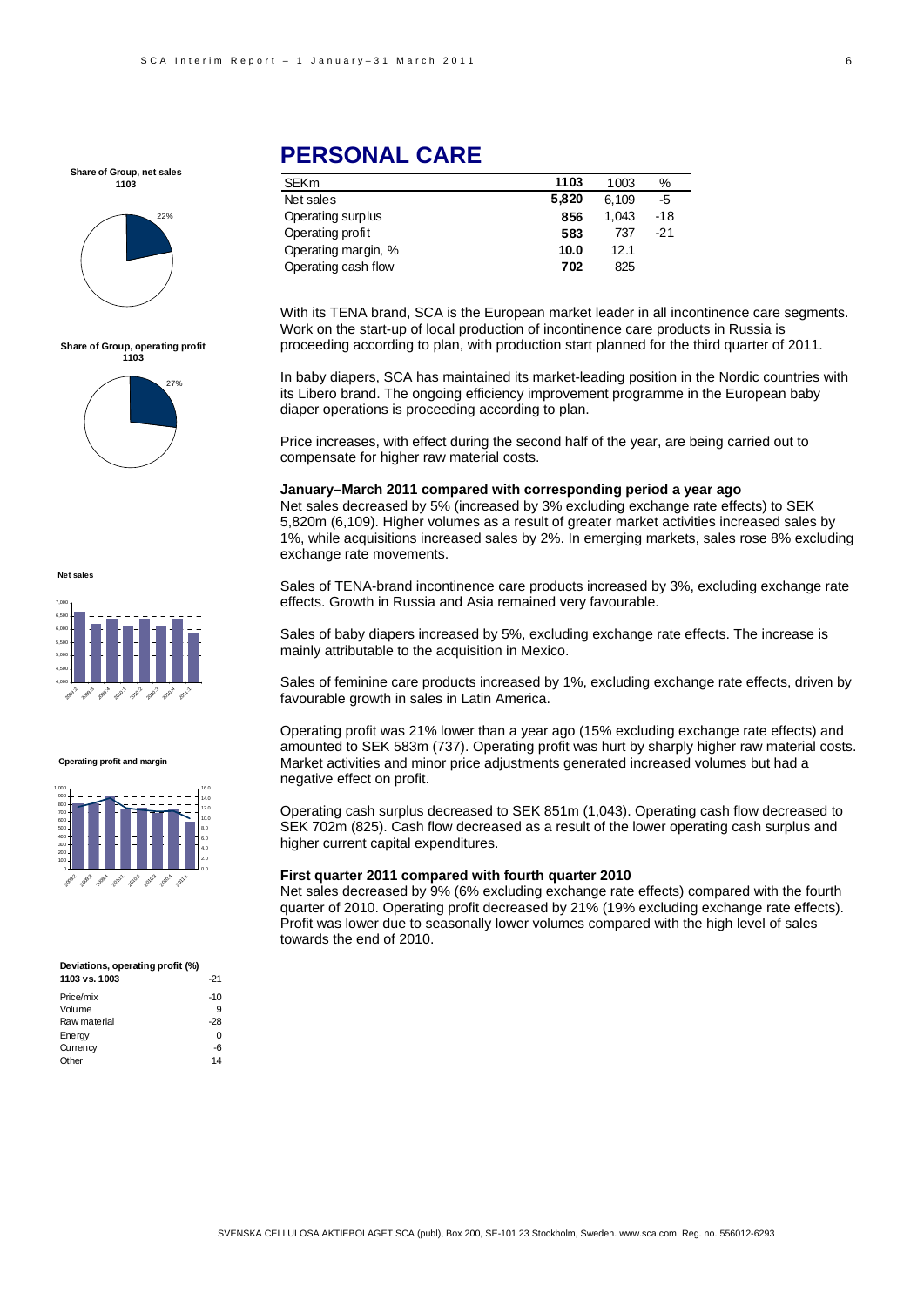**Share of Group, net sales 1103**



## **Share of Group, operating profit 1103**



**Net sales**



#### **Operating profit and margin**

| 1,200<br>1,100     |        |                             |      |      |               | 12.0 |
|--------------------|--------|-----------------------------|------|------|---------------|------|
| 1,000              |        |                             |      |      |               | 10.0 |
| 900<br>800         |        |                             |      |      |               | 8.0  |
| 700<br>600         |        |                             |      |      |               | 6.0  |
| 500<br>400         |        |                             |      |      |               | 4.0  |
| 300<br>200         |        |                             |      |      |               | 2.0  |
| 100<br>$\mathbf 0$ |        |                             |      |      |               | 0.0  |
| 20ga2              | 2009.3 | <b>Bosit</b><br><b>B10'</b> | Anaz | Blg3 | 2010-A 2011-5 |      |
|                    |        |                             |      |      |               |      |

#### **Deviations, operating profit (%)**

| 1103 vs. 1003 | $-12$ |
|---------------|-------|
| Price/mix     | 43    |
| Volume        | U     |
| Raw material  | -48   |
| Energy        |       |
| Currency      | -7    |
| Other         | -1    |
|               |       |

# **TISSUE**

| <b>SEKm</b>         | 1103  | 1003  | %     |
|---------------------|-------|-------|-------|
| Net sales           | 9,278 | 9.728 | -5    |
| Operating surplus   | 1,139 | 1.256 | -9    |
| Operating profit    | 627   | 710   | $-12$ |
| Operating margin, % | 6.8   | 7.3   |       |
| Operating cash flow | 218   | 1.020 |       |

In the consumer tissue segment in Europe, implementation of the new brand platform continued with the aim of reducing the number of brands.

SCA, with its Tork brand, continued in early 2011 to capture market shares in the away-fromhome (AFH) tissue segment in North America.

Price increases are being carried out to compensate for higher raw material costs. Price increases of 5%-10% have been announced and will have a gradual impact during the second half of the year.

### **January–March 2011 compared with corresponding period a year ago**

Net sales decreased by 5% (increased by 4% excluding exchange rate effects) to SEK 9,278m (9,728). Higher prices increased sales by 4%. Sales in emerging markets increased by 8%, excluding exchange rate movements.

Sales of consumer tissue increased by 2%, excluding exchange rate effects. The increase is mainly attributable to strong growth in Eastern Europe.

Sales of AFH tissue increased by 7%, excluding exchange rate effects. The increase is mainly attributable to strong growth in Eastern Europe and North America.

Operating profit decreased by 12% (5% excluding exchange rate effects) to SEK 627m (710). Price increases carried out in 2010 did not fully compensate for higher raw material costs and negative exchange rate effects.

Operating cash surplus decreased to SEK 1,155m (1,261), and operating cash flow decreased to SEK 218m (1,020). Cash flow decreased as a result of the lower operating cash surplus and higher current capital expenditures.

### **First quarter 2011 compared with fourth quarter 2010**

Net sales decreased by 9% (6% excluding exchange rate effects). Operating profit decreased by 20% (18% excluding exchange rate effects). Seasonally lower volumes decreased profit.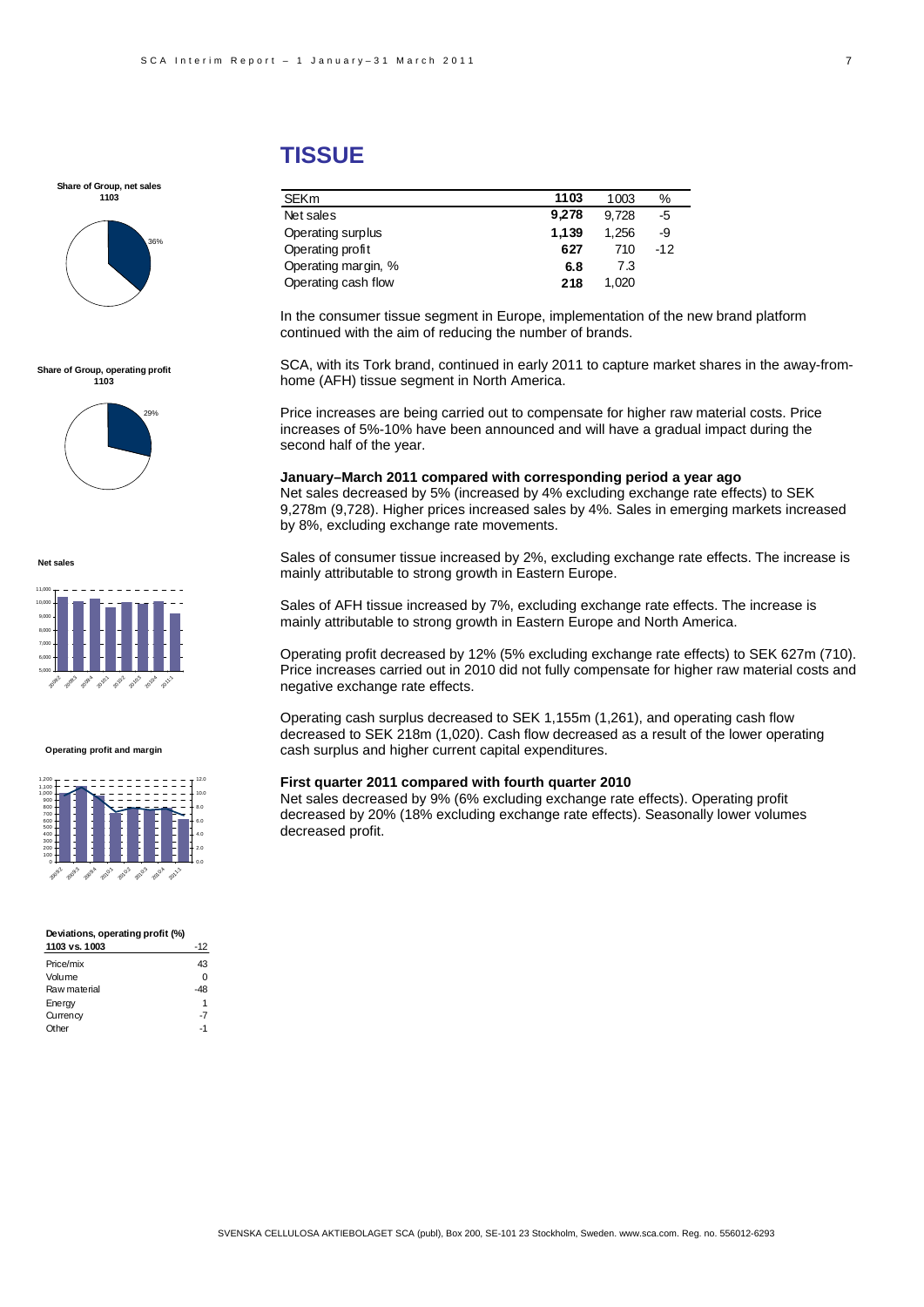**Share of Group, net sales 1103**



**Share of Group, operating profit 1103**



**Net sales**





| Deviations, operating profit (%) |
|----------------------------------|
| 377                              |
| 60                               |
| $-271$                           |
| 2                                |
|                                  |
|                                  |

Other -5

# **PACKAGING**

| <b>SEKm</b>                                | 1103  | 1003   | ℅   |
|--------------------------------------------|-------|--------|-----|
| <b>Deliveries</b>                          |       |        |     |
| - Liner products, thousand tonnes          | 536   | 526    | 2   |
| - Corrugated board, million m <sup>2</sup> | 873   | 875    | 0   |
| Net sales*                                 | 6,697 | 6,730  | 0   |
| Operating surplus**                        | 798   | 567    | 41  |
| Operating profit**                         | 480   | 192    | 150 |
| Operating margin, %**                      | 7.2   | 2.9    |     |
| Operating cash flow                        | -57   | $-211$ |     |
|                                            |       |        |     |

 $^{9}$ As from 2010, net sales from SCA's recycling operations have been reclassified as other income, entailing a decrease in net sales for the same period in the preceding year by SEK 523m.<br>\*\*) Excluding restructuring costs, which are reported as items affecting comparability outside of the business area.

Corrugated board prices continued to rise during the first quarter of 2011 and are expected to rise also during the second quarter.

Price increases for liner will be carried out during the second quarter of 2011.

### **January–March 2011 compared with corresponding period a year ago**

Net sales were level with the corresponding period a year ago (15% higher excluding exchange rate effects, divestments and closures) and totalled SEK 6,697m (6,730). Higher prices and volumes increased sales by 11% and 4%, respectively. Sales were 7% lower as a result of the 2010 divestment of the Asian packaging operation.

Operating profit was SEK 480m (192). The increase is mainly attributable to higher prices and volumes, and savings from the restructuring programme. Higher raw material costs and exchange rate effects had a lowering effect on profit.

Operating cash surplus improved to SEK 794m (559), and operating cash flow was SEK -57m (-211). A higher level of tied-up working capital and current capital expenditures was compensated by a higher operating cash surplus.

#### **First quarter 2011 compared with fourth quarter 2010**

Net sales were level with the preceding quarter (increased by 3% excluding exchange rate effects). Operating profit decreased by 15% (9% excluding exchange rate effects). Higher prices and volumes increased profit. Sharply higher raw material costs and exchange rate effects had a negative effect on profit.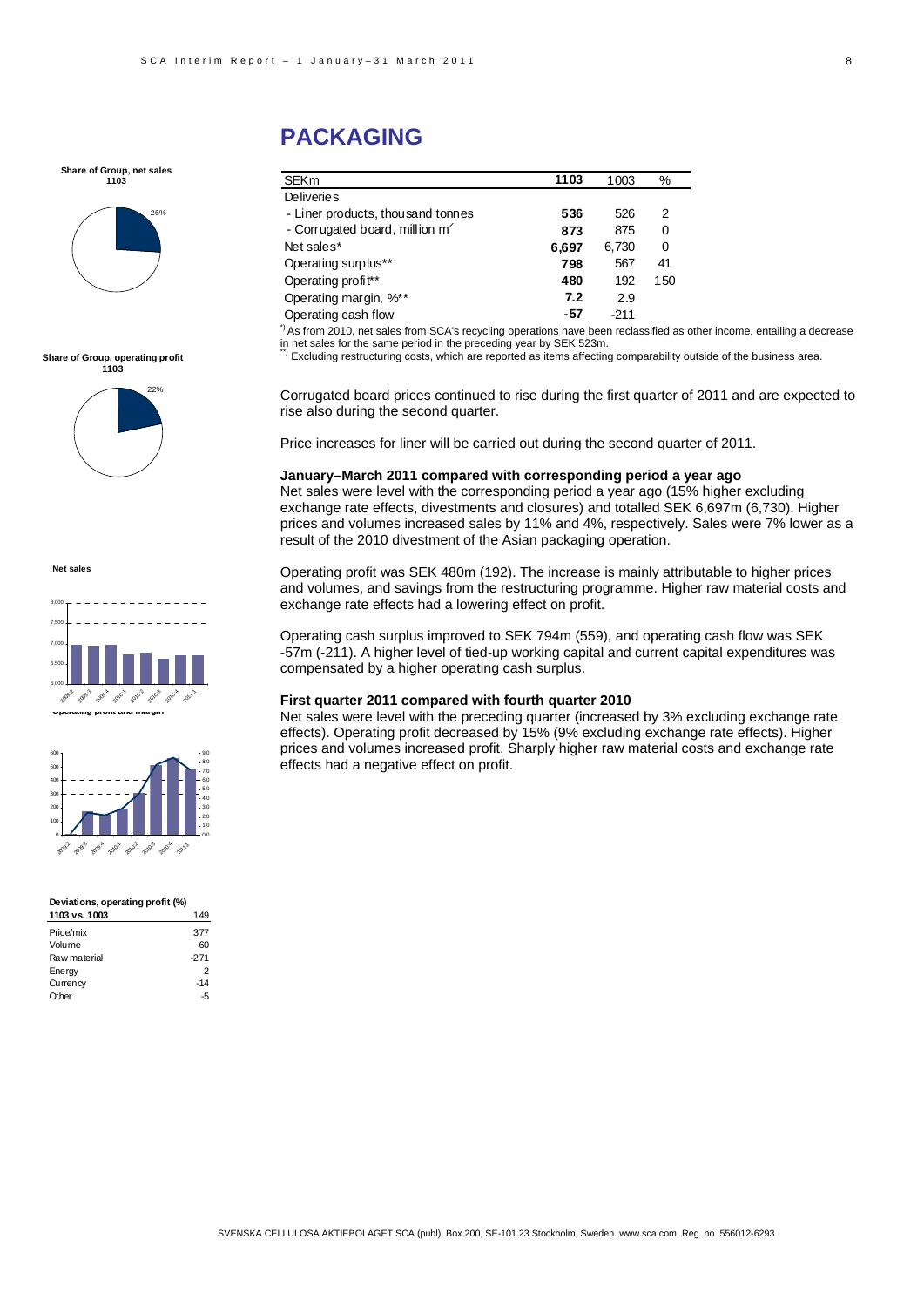# **FOREST PRODUCTS**

| <b>SEKm</b>                                    | 1103  | 1003   | %  |
|------------------------------------------------|-------|--------|----|
| Deliveries                                     |       |        |    |
| - Publication papers, thousand tonnes          | 377   | 397    | -5 |
| - Solid-wood products, thousand m <sup>3</sup> | 441** | $391*$ | 13 |
| Net sales                                      | 4.110 | 4.110  | 0  |
| Operating surplus                              | 835   | 828    |    |
| Operating profit                               | 495   | 487    | 2  |
| Operating margin, %                            | 12.0  | 11.8   |    |
| Operating cash flow                            | 243   | 231    |    |

\*) Delivered volumes for previous periods have been adjusted. \*\*) Includes approximately 59,000 m<sup>3</sup> from the Gällö and Tjärnvik sawmills, which are consolidated as from 1 July 2010.

In the publication paper operations, price increases are planned during the second half of the year for all paper grades.

To boost efficiency and profitability, SCA is forming a common maintenance organisation for its production plants in the Sundsvall area during the second half of 2011.

### **January–March 2011 compared with corresponding period a year ago**

Net sales were level with the same period a year ago (increase of 2% excluding exchange rate effects) and totalled SEK 4,110m (4,110). Higher prices for publication papers have not compensated for lower volumes and negative exchange rate effects. For pulp and solid-wood products, sales increased as a result of higher prices and increased volumes.

Operating profit rose 2% to SEK 495m (487). Profit for the publication paper operations improved to SEK 11m (-15). The lower operating profit for the pulp and solid-wood operations is mainly attributable to negative exchange rate effects. Productivity improvements that have been carried out had a favourable effect on earnings. In publication papers, higher prices compensated for lower volumes, higher raw material costs and negative exchange rate effects.

Operating cash surplus increased to SEK 600m (547), and operating cash flow increased to SEK 243m (231).

### **First quarter 2011 compared with fourth quarter 2010**

Net sales decreased by 4% (3% excluding exchange rate effects). Operating profit decreased by 16%. The lower profit is mainly attributable to sharply higher raw material costs.

| Deviations, operating profit (%) |    |
|----------------------------------|----|
| 1103 vs. 1003                    | 2  |
| Price/mix                        | 38 |
| Volume                           | O  |
| Raw material                     |    |
| Energy                           | 3  |
| Currency                         | O  |
| Other                            |    |





**Share of Group, operating profit 1103**

**Share of Group, net sales 1103**

22%

16%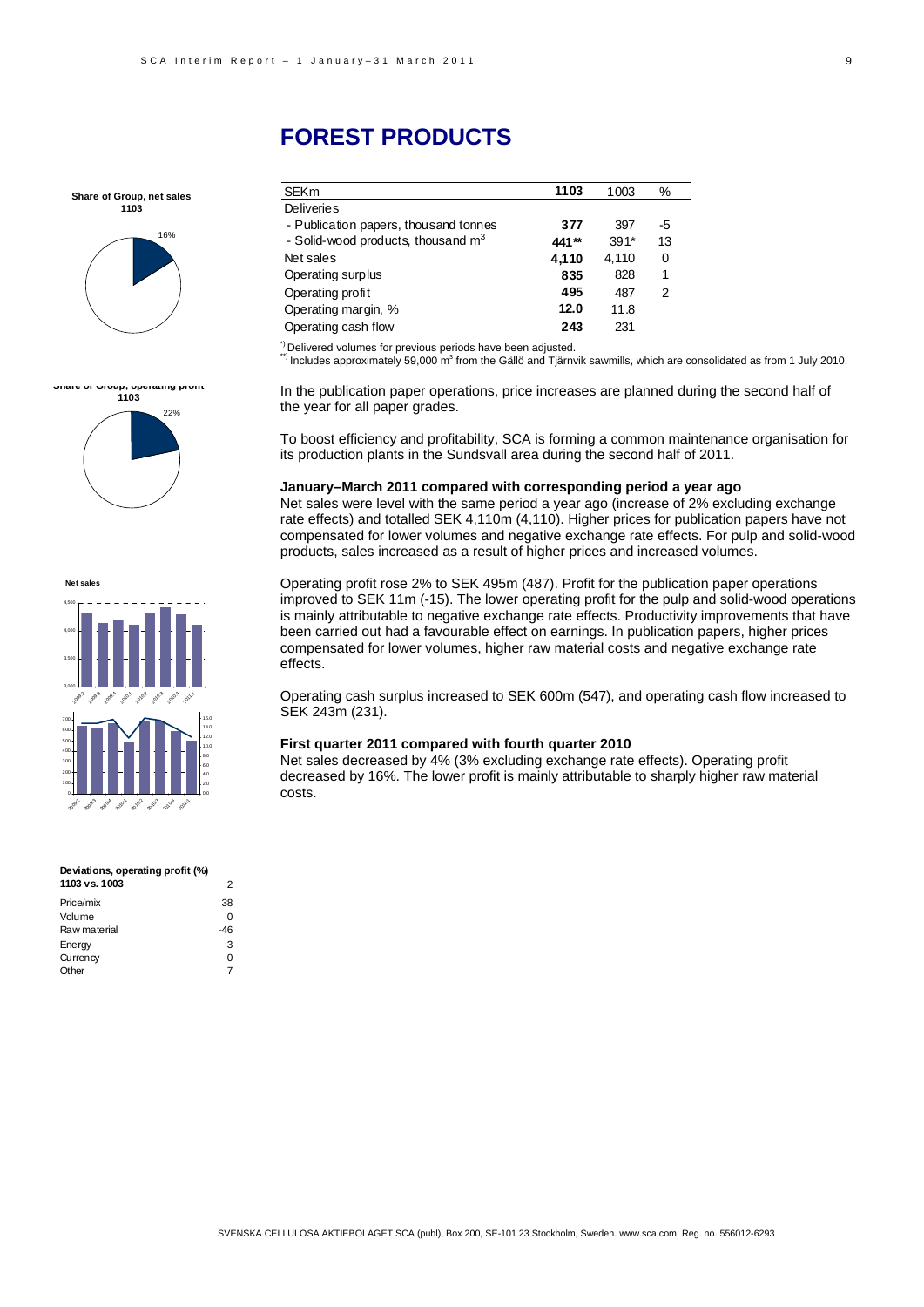# **SHARE DISTRIBUTION**

| 31 March 2011               | Class A     | Class B     | Total       |
|-----------------------------|-------------|-------------|-------------|
| Registered number of shares | 100.103.423 | 605.006.671 | 705,110,094 |
| - of which treasury shares  |             | 2.767.605   | 2,767,605   |

At the end of the period, the proportion of Class A shares was 14.2%. During the first quarter, at the request of shareholders a total of 1,304,855 Class A shares were converted to Class B shares. The total number of votes in the company is 1,606,040,901.

## **RISKS AND UNCERTAINTIES**

SCA's risk exposure and risk management are described on pages 44–49 of the 2010 Annual Report. No significant changes have taken place that have affected the reported risks.

Risks in conjunction with company acquisitions are analysed in the due diligence processes that SCA carries out prior to all acquisitions. In cases where acquisitions have been carried out that may affect the assessment of SCA's risk exposure, these are described under the heading "Other events" in interim reports. No significant acquisitions were made during the period.

### **Risk management processes**

SCA's board decides on the Group's strategic direction, based on recommendations made by Group management. Responsibility for the long-term, overall management of strategic risks corresponds to the company's delegation structure, from the Board to the CEO and from the CEO to the business group heads. This means that most operational risks are managed by SCA's business groups at the local level, but that they are co-ordinated when considered necessary. The tools used in this co-ordination consist primarily of the business groups' regular reporting and the annual strategy process, where risks and risk management are a part of the process.

SCA's financial risk management is centralised, as is the Group's internal bank for the Group companies' financial transactions and management of the Group's energy risks. Financial risks are managed in accordance with the Group's finance policy, which is adopted by SCA's board and which – together with SCA's energy risk policy – makes up a framework for risk management. Risks are compiled and followed up on a regular basis to ensure compliance with these guidelines. SCA has also centralised other risk management.

SCA has a staff function for internal audit, which monitors compliance in the organisation with the Group's policies.

# **RELATED PARTY TRANSACTIONS**

No transactions have been carried out between SCA and related parties that had a material impact on the company's financial position and results of operations.

## **ACCOUNTING PRINCIPLES**

This interim report has been prepared in accordance with IAS 34 and recommendation RFR 1 of the Swedish Financial Reporting Board (RFR), and with regard to the Parent Company, RFR 2. The accounting principles applied correspond to those described in the 2010 Annual Report, except for with respect to a number of amendments to existing standards and new interpretations that took effect on 1 January 2011.

### **FUTURE REPORTS**

Interim reports will be released in 2011 on 21 July and 25 October.

## **INVITATION TO PRESS CONFERENCE ON Q1**

The media and analysts are invited to attend a press conference at which this report will be presented by Jan Johansson, President and CEO.

Time: Friday, 29 April 2011, 14.00 CET.

Location: World Trade Center, New York conference room, Stockholm, Sweden.

The press conference will be webcast live at www.sca.com. It is also possible to participate in the press conference by phone, by calling +44 20 7162 0177, +1 334 323 6203, or +46-8-5052 0114.

Stockholm, 29 April 2011 SVENSKA CELLULOSA AKTIEBOLAGET SCA (publ)

Jan Johansson President and CEO

SVENSKA CELLULOSA AKTIEBOLAGET SCA (publ), Box 200, SE-101 23 Stockholm, Sweden. www.sca.com. Reg. no. 556012-6293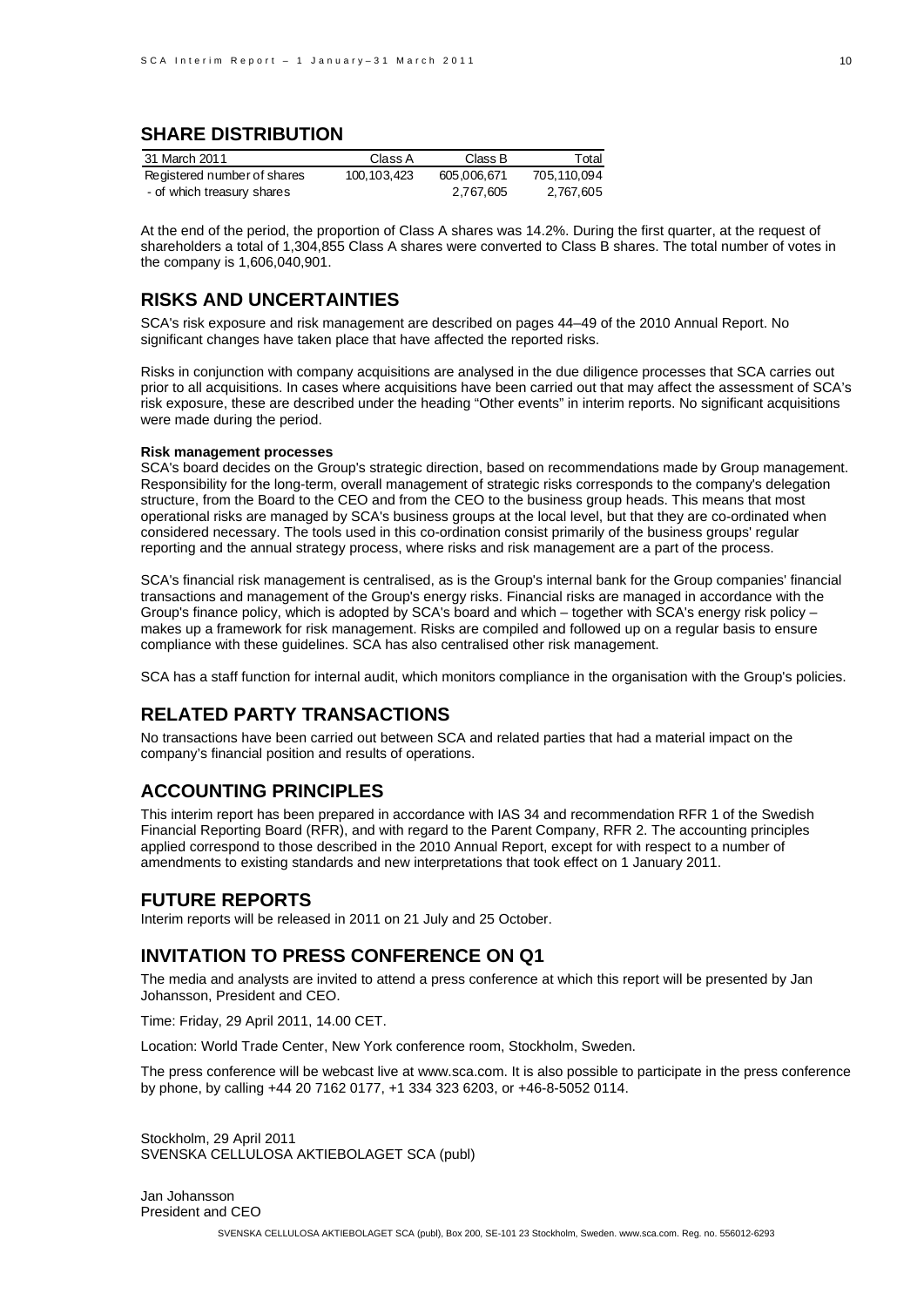# **OPERATING CASH FLOW ANALYSIS**

| <b>SEKm</b>                                  | 1103      | 1003      |
|----------------------------------------------|-----------|-----------|
| Operating cash surplus                       | 3,337     | 3,319     |
| Change in working capital                    | $-1,594$  | $-1,107$  |
| Current capital expenditures, net            | $-619$    | $-326$    |
| Restructuring costs, etc.                    | $-175$    | $-170$    |
| Operating cash flow                          | 949       | 1,716     |
|                                              |           |           |
| Financial items                              | $-302$    | $-279$    |
| Income taxes paid                            | $-304$    | $-290$    |
| Other                                        | 10        | 1         |
| Cash flow from current operations            | 353       | 1,148     |
|                                              |           |           |
| <b>Acquisitions</b>                          | $\Omega$  | -5        |
| Strategic capital expenditures, fixed assets | $-487$    | $-379$    |
| Divestments                                  | 0         | 0         |
| Cash flow before dividend                    | $-134$    | 764       |
| Dividend                                     | 0         | 0         |
| Net cash flow                                | $-134$    | 764       |
|                                              |           |           |
| Net debt at the start of the period          | $-34.406$ | $-40,430$ |
| Net cash flow                                | $-134$    | 764       |
| Remeasurement to equity                      | 368       | 276       |
| Currency effects                             | 615       | 677       |
| Net debt at the end of the period            | $-33,557$ | $-38,713$ |
|                                              |           |           |
| Debt/equity ratio                            | 0.49      | 0.57      |
| Debt payment capacity, %                     | 39        | 35        |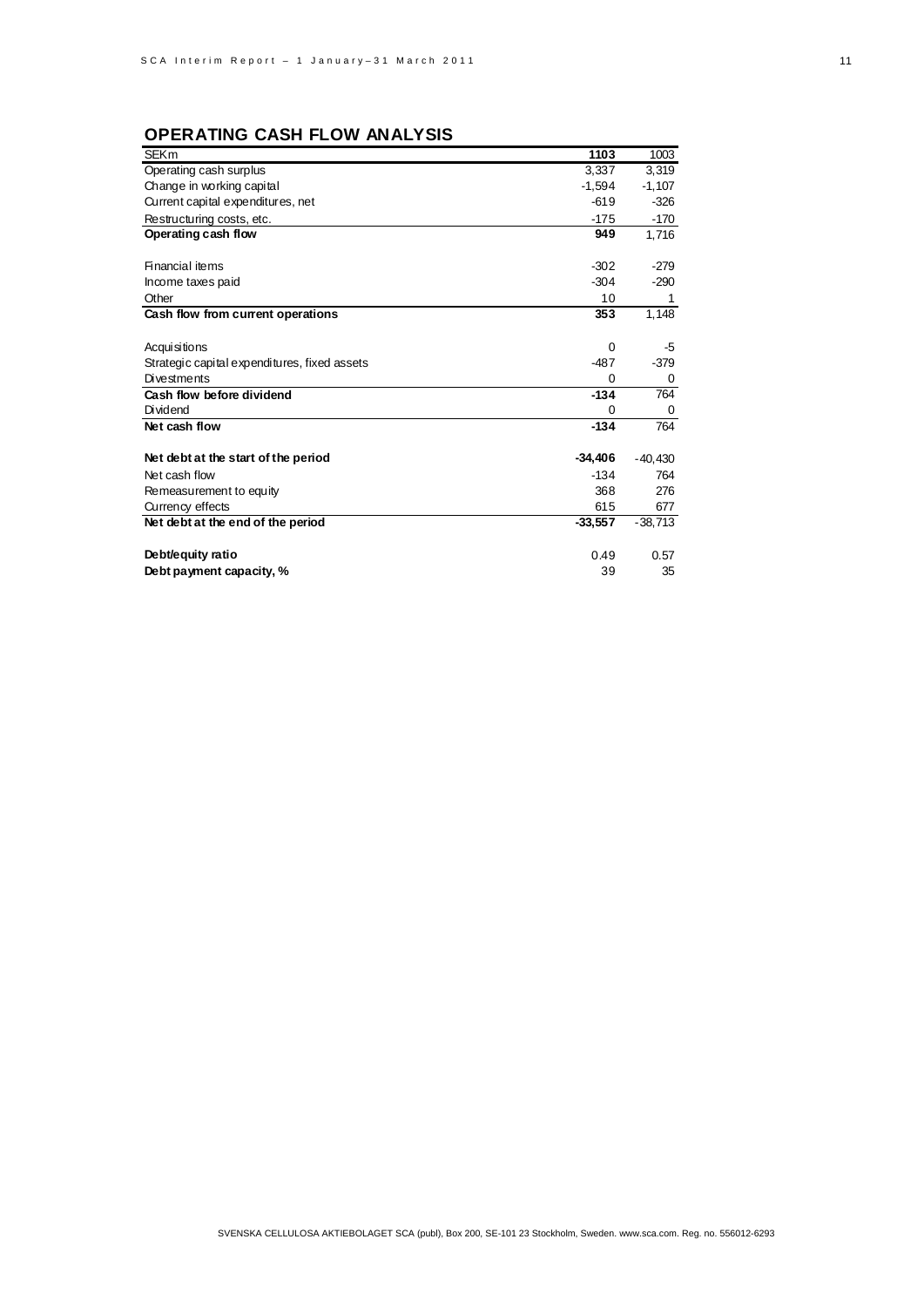| <b>Operating activities</b><br>Profit before tax<br>1,810<br>1,504<br>Adjustment for non-cash items <sup>1</sup><br>1,079<br>1,327<br>2,831<br>2.889<br>$-304$<br>Paid tax<br>$-290$<br>Cash flow from operating activities before changes in working capital<br>2,541<br>2,585<br>Cash flow from changes in working capital<br>Change in inventories<br>-431<br>$-523$<br>Change in operating receivables<br>$-695$<br>$-1,527$<br>Change in operating liabilities<br>-468<br>943<br>Cash flow from operating activities<br>1,434<br>991<br><b>Investing activities</b><br>Acquisition of operations<br>0<br>-5<br>Sold operations<br>0<br>$-1$<br>Acquisition tangible and intangible assets<br>-773<br>$-1.126$<br>Sale of tangible assets<br>20<br>75<br>117<br>Repayment of loans from external parties<br>177<br>Cash flow from investing activities<br>$-527$<br>-989<br><b>Financing activities</b><br>Borrowings<br>735<br>0<br>$-3,499$<br>Amortisation of debt<br>0<br>Dividends paid<br>0<br>0<br>Cash flow from financing activities<br>$-3,499$<br>735<br>$-2,592$<br>Cash flow for the period<br>737<br>5,148<br>Cash and cash equivalents at the beginning of the year<br>1,866<br>Exchange differences in cash and cash equivalents<br>-46<br>-22<br>Cash and cash equivalents at the end of the period<br>2,557<br>2,534<br>Reconciliation with operating cash flow analysis<br>Cash flow for the period<br>737<br>$-2,592$<br>Deducted items:<br>$-117$<br>$-177$<br>Repayment of loans from external parties<br>Borrowings<br>$-735$<br>0<br>Amortisation of debt<br>3,499<br>0<br><b>Added items:</b><br>Net debt in acquired and divested operations<br>0<br>-1<br>Accrued interest<br>-18<br>40<br>Investments through finance leases<br>-1<br>-7<br>Net cash flow according to operating cash flow analysis<br>764<br>-134<br>Depreciation and impairment, fixed assets<br>1,481<br>1,616<br>Fair-value measurement/net growth of forest assets<br>$-230$<br>-275<br>Unpaid related to efficiency programmes<br>223<br>0<br>Payments related to efficiency programmes already recognized<br>-178<br>$-161$<br>Other<br>6<br>-76<br>1,327<br>1,079<br>Total | <b>SEKm</b> | 1103 | 1003 |
|------------------------------------------------------------------------------------------------------------------------------------------------------------------------------------------------------------------------------------------------------------------------------------------------------------------------------------------------------------------------------------------------------------------------------------------------------------------------------------------------------------------------------------------------------------------------------------------------------------------------------------------------------------------------------------------------------------------------------------------------------------------------------------------------------------------------------------------------------------------------------------------------------------------------------------------------------------------------------------------------------------------------------------------------------------------------------------------------------------------------------------------------------------------------------------------------------------------------------------------------------------------------------------------------------------------------------------------------------------------------------------------------------------------------------------------------------------------------------------------------------------------------------------------------------------------------------------------------------------------------------------------------------------------------------------------------------------------------------------------------------------------------------------------------------------------------------------------------------------------------------------------------------------------------------------------------------------------------------------------------------------------------------------------------------------------------------------------------------------------------------------------------------------------------------------|-------------|------|------|
|                                                                                                                                                                                                                                                                                                                                                                                                                                                                                                                                                                                                                                                                                                                                                                                                                                                                                                                                                                                                                                                                                                                                                                                                                                                                                                                                                                                                                                                                                                                                                                                                                                                                                                                                                                                                                                                                                                                                                                                                                                                                                                                                                                                    |             |      |      |
|                                                                                                                                                                                                                                                                                                                                                                                                                                                                                                                                                                                                                                                                                                                                                                                                                                                                                                                                                                                                                                                                                                                                                                                                                                                                                                                                                                                                                                                                                                                                                                                                                                                                                                                                                                                                                                                                                                                                                                                                                                                                                                                                                                                    |             |      |      |
|                                                                                                                                                                                                                                                                                                                                                                                                                                                                                                                                                                                                                                                                                                                                                                                                                                                                                                                                                                                                                                                                                                                                                                                                                                                                                                                                                                                                                                                                                                                                                                                                                                                                                                                                                                                                                                                                                                                                                                                                                                                                                                                                                                                    |             |      |      |
|                                                                                                                                                                                                                                                                                                                                                                                                                                                                                                                                                                                                                                                                                                                                                                                                                                                                                                                                                                                                                                                                                                                                                                                                                                                                                                                                                                                                                                                                                                                                                                                                                                                                                                                                                                                                                                                                                                                                                                                                                                                                                                                                                                                    |             |      |      |
|                                                                                                                                                                                                                                                                                                                                                                                                                                                                                                                                                                                                                                                                                                                                                                                                                                                                                                                                                                                                                                                                                                                                                                                                                                                                                                                                                                                                                                                                                                                                                                                                                                                                                                                                                                                                                                                                                                                                                                                                                                                                                                                                                                                    |             |      |      |
|                                                                                                                                                                                                                                                                                                                                                                                                                                                                                                                                                                                                                                                                                                                                                                                                                                                                                                                                                                                                                                                                                                                                                                                                                                                                                                                                                                                                                                                                                                                                                                                                                                                                                                                                                                                                                                                                                                                                                                                                                                                                                                                                                                                    |             |      |      |
|                                                                                                                                                                                                                                                                                                                                                                                                                                                                                                                                                                                                                                                                                                                                                                                                                                                                                                                                                                                                                                                                                                                                                                                                                                                                                                                                                                                                                                                                                                                                                                                                                                                                                                                                                                                                                                                                                                                                                                                                                                                                                                                                                                                    |             |      |      |
|                                                                                                                                                                                                                                                                                                                                                                                                                                                                                                                                                                                                                                                                                                                                                                                                                                                                                                                                                                                                                                                                                                                                                                                                                                                                                                                                                                                                                                                                                                                                                                                                                                                                                                                                                                                                                                                                                                                                                                                                                                                                                                                                                                                    |             |      |      |
|                                                                                                                                                                                                                                                                                                                                                                                                                                                                                                                                                                                                                                                                                                                                                                                                                                                                                                                                                                                                                                                                                                                                                                                                                                                                                                                                                                                                                                                                                                                                                                                                                                                                                                                                                                                                                                                                                                                                                                                                                                                                                                                                                                                    |             |      |      |
|                                                                                                                                                                                                                                                                                                                                                                                                                                                                                                                                                                                                                                                                                                                                                                                                                                                                                                                                                                                                                                                                                                                                                                                                                                                                                                                                                                                                                                                                                                                                                                                                                                                                                                                                                                                                                                                                                                                                                                                                                                                                                                                                                                                    |             |      |      |
|                                                                                                                                                                                                                                                                                                                                                                                                                                                                                                                                                                                                                                                                                                                                                                                                                                                                                                                                                                                                                                                                                                                                                                                                                                                                                                                                                                                                                                                                                                                                                                                                                                                                                                                                                                                                                                                                                                                                                                                                                                                                                                                                                                                    |             |      |      |
|                                                                                                                                                                                                                                                                                                                                                                                                                                                                                                                                                                                                                                                                                                                                                                                                                                                                                                                                                                                                                                                                                                                                                                                                                                                                                                                                                                                                                                                                                                                                                                                                                                                                                                                                                                                                                                                                                                                                                                                                                                                                                                                                                                                    |             |      |      |
|                                                                                                                                                                                                                                                                                                                                                                                                                                                                                                                                                                                                                                                                                                                                                                                                                                                                                                                                                                                                                                                                                                                                                                                                                                                                                                                                                                                                                                                                                                                                                                                                                                                                                                                                                                                                                                                                                                                                                                                                                                                                                                                                                                                    |             |      |      |
|                                                                                                                                                                                                                                                                                                                                                                                                                                                                                                                                                                                                                                                                                                                                                                                                                                                                                                                                                                                                                                                                                                                                                                                                                                                                                                                                                                                                                                                                                                                                                                                                                                                                                                                                                                                                                                                                                                                                                                                                                                                                                                                                                                                    |             |      |      |
|                                                                                                                                                                                                                                                                                                                                                                                                                                                                                                                                                                                                                                                                                                                                                                                                                                                                                                                                                                                                                                                                                                                                                                                                                                                                                                                                                                                                                                                                                                                                                                                                                                                                                                                                                                                                                                                                                                                                                                                                                                                                                                                                                                                    |             |      |      |
|                                                                                                                                                                                                                                                                                                                                                                                                                                                                                                                                                                                                                                                                                                                                                                                                                                                                                                                                                                                                                                                                                                                                                                                                                                                                                                                                                                                                                                                                                                                                                                                                                                                                                                                                                                                                                                                                                                                                                                                                                                                                                                                                                                                    |             |      |      |
|                                                                                                                                                                                                                                                                                                                                                                                                                                                                                                                                                                                                                                                                                                                                                                                                                                                                                                                                                                                                                                                                                                                                                                                                                                                                                                                                                                                                                                                                                                                                                                                                                                                                                                                                                                                                                                                                                                                                                                                                                                                                                                                                                                                    |             |      |      |
|                                                                                                                                                                                                                                                                                                                                                                                                                                                                                                                                                                                                                                                                                                                                                                                                                                                                                                                                                                                                                                                                                                                                                                                                                                                                                                                                                                                                                                                                                                                                                                                                                                                                                                                                                                                                                                                                                                                                                                                                                                                                                                                                                                                    |             |      |      |
|                                                                                                                                                                                                                                                                                                                                                                                                                                                                                                                                                                                                                                                                                                                                                                                                                                                                                                                                                                                                                                                                                                                                                                                                                                                                                                                                                                                                                                                                                                                                                                                                                                                                                                                                                                                                                                                                                                                                                                                                                                                                                                                                                                                    |             |      |      |
|                                                                                                                                                                                                                                                                                                                                                                                                                                                                                                                                                                                                                                                                                                                                                                                                                                                                                                                                                                                                                                                                                                                                                                                                                                                                                                                                                                                                                                                                                                                                                                                                                                                                                                                                                                                                                                                                                                                                                                                                                                                                                                                                                                                    |             |      |      |
|                                                                                                                                                                                                                                                                                                                                                                                                                                                                                                                                                                                                                                                                                                                                                                                                                                                                                                                                                                                                                                                                                                                                                                                                                                                                                                                                                                                                                                                                                                                                                                                                                                                                                                                                                                                                                                                                                                                                                                                                                                                                                                                                                                                    |             |      |      |
|                                                                                                                                                                                                                                                                                                                                                                                                                                                                                                                                                                                                                                                                                                                                                                                                                                                                                                                                                                                                                                                                                                                                                                                                                                                                                                                                                                                                                                                                                                                                                                                                                                                                                                                                                                                                                                                                                                                                                                                                                                                                                                                                                                                    |             |      |      |
|                                                                                                                                                                                                                                                                                                                                                                                                                                                                                                                                                                                                                                                                                                                                                                                                                                                                                                                                                                                                                                                                                                                                                                                                                                                                                                                                                                                                                                                                                                                                                                                                                                                                                                                                                                                                                                                                                                                                                                                                                                                                                                                                                                                    |             |      |      |
|                                                                                                                                                                                                                                                                                                                                                                                                                                                                                                                                                                                                                                                                                                                                                                                                                                                                                                                                                                                                                                                                                                                                                                                                                                                                                                                                                                                                                                                                                                                                                                                                                                                                                                                                                                                                                                                                                                                                                                                                                                                                                                                                                                                    |             |      |      |
|                                                                                                                                                                                                                                                                                                                                                                                                                                                                                                                                                                                                                                                                                                                                                                                                                                                                                                                                                                                                                                                                                                                                                                                                                                                                                                                                                                                                                                                                                                                                                                                                                                                                                                                                                                                                                                                                                                                                                                                                                                                                                                                                                                                    |             |      |      |
|                                                                                                                                                                                                                                                                                                                                                                                                                                                                                                                                                                                                                                                                                                                                                                                                                                                                                                                                                                                                                                                                                                                                                                                                                                                                                                                                                                                                                                                                                                                                                                                                                                                                                                                                                                                                                                                                                                                                                                                                                                                                                                                                                                                    |             |      |      |
|                                                                                                                                                                                                                                                                                                                                                                                                                                                                                                                                                                                                                                                                                                                                                                                                                                                                                                                                                                                                                                                                                                                                                                                                                                                                                                                                                                                                                                                                                                                                                                                                                                                                                                                                                                                                                                                                                                                                                                                                                                                                                                                                                                                    |             |      |      |
|                                                                                                                                                                                                                                                                                                                                                                                                                                                                                                                                                                                                                                                                                                                                                                                                                                                                                                                                                                                                                                                                                                                                                                                                                                                                                                                                                                                                                                                                                                                                                                                                                                                                                                                                                                                                                                                                                                                                                                                                                                                                                                                                                                                    |             |      |      |
|                                                                                                                                                                                                                                                                                                                                                                                                                                                                                                                                                                                                                                                                                                                                                                                                                                                                                                                                                                                                                                                                                                                                                                                                                                                                                                                                                                                                                                                                                                                                                                                                                                                                                                                                                                                                                                                                                                                                                                                                                                                                                                                                                                                    |             |      |      |
|                                                                                                                                                                                                                                                                                                                                                                                                                                                                                                                                                                                                                                                                                                                                                                                                                                                                                                                                                                                                                                                                                                                                                                                                                                                                                                                                                                                                                                                                                                                                                                                                                                                                                                                                                                                                                                                                                                                                                                                                                                                                                                                                                                                    |             |      |      |
|                                                                                                                                                                                                                                                                                                                                                                                                                                                                                                                                                                                                                                                                                                                                                                                                                                                                                                                                                                                                                                                                                                                                                                                                                                                                                                                                                                                                                                                                                                                                                                                                                                                                                                                                                                                                                                                                                                                                                                                                                                                                                                                                                                                    |             |      |      |
|                                                                                                                                                                                                                                                                                                                                                                                                                                                                                                                                                                                                                                                                                                                                                                                                                                                                                                                                                                                                                                                                                                                                                                                                                                                                                                                                                                                                                                                                                                                                                                                                                                                                                                                                                                                                                                                                                                                                                                                                                                                                                                                                                                                    |             |      |      |
|                                                                                                                                                                                                                                                                                                                                                                                                                                                                                                                                                                                                                                                                                                                                                                                                                                                                                                                                                                                                                                                                                                                                                                                                                                                                                                                                                                                                                                                                                                                                                                                                                                                                                                                                                                                                                                                                                                                                                                                                                                                                                                                                                                                    |             |      |      |
|                                                                                                                                                                                                                                                                                                                                                                                                                                                                                                                                                                                                                                                                                                                                                                                                                                                                                                                                                                                                                                                                                                                                                                                                                                                                                                                                                                                                                                                                                                                                                                                                                                                                                                                                                                                                                                                                                                                                                                                                                                                                                                                                                                                    |             |      |      |
|                                                                                                                                                                                                                                                                                                                                                                                                                                                                                                                                                                                                                                                                                                                                                                                                                                                                                                                                                                                                                                                                                                                                                                                                                                                                                                                                                                                                                                                                                                                                                                                                                                                                                                                                                                                                                                                                                                                                                                                                                                                                                                                                                                                    |             |      |      |
|                                                                                                                                                                                                                                                                                                                                                                                                                                                                                                                                                                                                                                                                                                                                                                                                                                                                                                                                                                                                                                                                                                                                                                                                                                                                                                                                                                                                                                                                                                                                                                                                                                                                                                                                                                                                                                                                                                                                                                                                                                                                                                                                                                                    |             |      |      |
|                                                                                                                                                                                                                                                                                                                                                                                                                                                                                                                                                                                                                                                                                                                                                                                                                                                                                                                                                                                                                                                                                                                                                                                                                                                                                                                                                                                                                                                                                                                                                                                                                                                                                                                                                                                                                                                                                                                                                                                                                                                                                                                                                                                    |             |      |      |
|                                                                                                                                                                                                                                                                                                                                                                                                                                                                                                                                                                                                                                                                                                                                                                                                                                                                                                                                                                                                                                                                                                                                                                                                                                                                                                                                                                                                                                                                                                                                                                                                                                                                                                                                                                                                                                                                                                                                                                                                                                                                                                                                                                                    |             |      |      |
|                                                                                                                                                                                                                                                                                                                                                                                                                                                                                                                                                                                                                                                                                                                                                                                                                                                                                                                                                                                                                                                                                                                                                                                                                                                                                                                                                                                                                                                                                                                                                                                                                                                                                                                                                                                                                                                                                                                                                                                                                                                                                                                                                                                    |             |      |      |
|                                                                                                                                                                                                                                                                                                                                                                                                                                                                                                                                                                                                                                                                                                                                                                                                                                                                                                                                                                                                                                                                                                                                                                                                                                                                                                                                                                                                                                                                                                                                                                                                                                                                                                                                                                                                                                                                                                                                                                                                                                                                                                                                                                                    |             |      |      |
|                                                                                                                                                                                                                                                                                                                                                                                                                                                                                                                                                                                                                                                                                                                                                                                                                                                                                                                                                                                                                                                                                                                                                                                                                                                                                                                                                                                                                                                                                                                                                                                                                                                                                                                                                                                                                                                                                                                                                                                                                                                                                                                                                                                    |             |      |      |
|                                                                                                                                                                                                                                                                                                                                                                                                                                                                                                                                                                                                                                                                                                                                                                                                                                                                                                                                                                                                                                                                                                                                                                                                                                                                                                                                                                                                                                                                                                                                                                                                                                                                                                                                                                                                                                                                                                                                                                                                                                                                                                                                                                                    |             |      |      |
|                                                                                                                                                                                                                                                                                                                                                                                                                                                                                                                                                                                                                                                                                                                                                                                                                                                                                                                                                                                                                                                                                                                                                                                                                                                                                                                                                                                                                                                                                                                                                                                                                                                                                                                                                                                                                                                                                                                                                                                                                                                                                                                                                                                    |             |      |      |
|                                                                                                                                                                                                                                                                                                                                                                                                                                                                                                                                                                                                                                                                                                                                                                                                                                                                                                                                                                                                                                                                                                                                                                                                                                                                                                                                                                                                                                                                                                                                                                                                                                                                                                                                                                                                                                                                                                                                                                                                                                                                                                                                                                                    |             |      |      |
|                                                                                                                                                                                                                                                                                                                                                                                                                                                                                                                                                                                                                                                                                                                                                                                                                                                                                                                                                                                                                                                                                                                                                                                                                                                                                                                                                                                                                                                                                                                                                                                                                                                                                                                                                                                                                                                                                                                                                                                                                                                                                                                                                                                    |             |      |      |
|                                                                                                                                                                                                                                                                                                                                                                                                                                                                                                                                                                                                                                                                                                                                                                                                                                                                                                                                                                                                                                                                                                                                                                                                                                                                                                                                                                                                                                                                                                                                                                                                                                                                                                                                                                                                                                                                                                                                                                                                                                                                                                                                                                                    |             |      |      |
|                                                                                                                                                                                                                                                                                                                                                                                                                                                                                                                                                                                                                                                                                                                                                                                                                                                                                                                                                                                                                                                                                                                                                                                                                                                                                                                                                                                                                                                                                                                                                                                                                                                                                                                                                                                                                                                                                                                                                                                                                                                                                                                                                                                    |             |      |      |
|                                                                                                                                                                                                                                                                                                                                                                                                                                                                                                                                                                                                                                                                                                                                                                                                                                                                                                                                                                                                                                                                                                                                                                                                                                                                                                                                                                                                                                                                                                                                                                                                                                                                                                                                                                                                                                                                                                                                                                                                                                                                                                                                                                                    |             |      |      |

SVENSKA CELLULOSA AKTIEBOLAGET SCA (publ), Box 200, SE-101 23 Stockholm, Sweden. www.sca.com. Reg. no. 556012-6293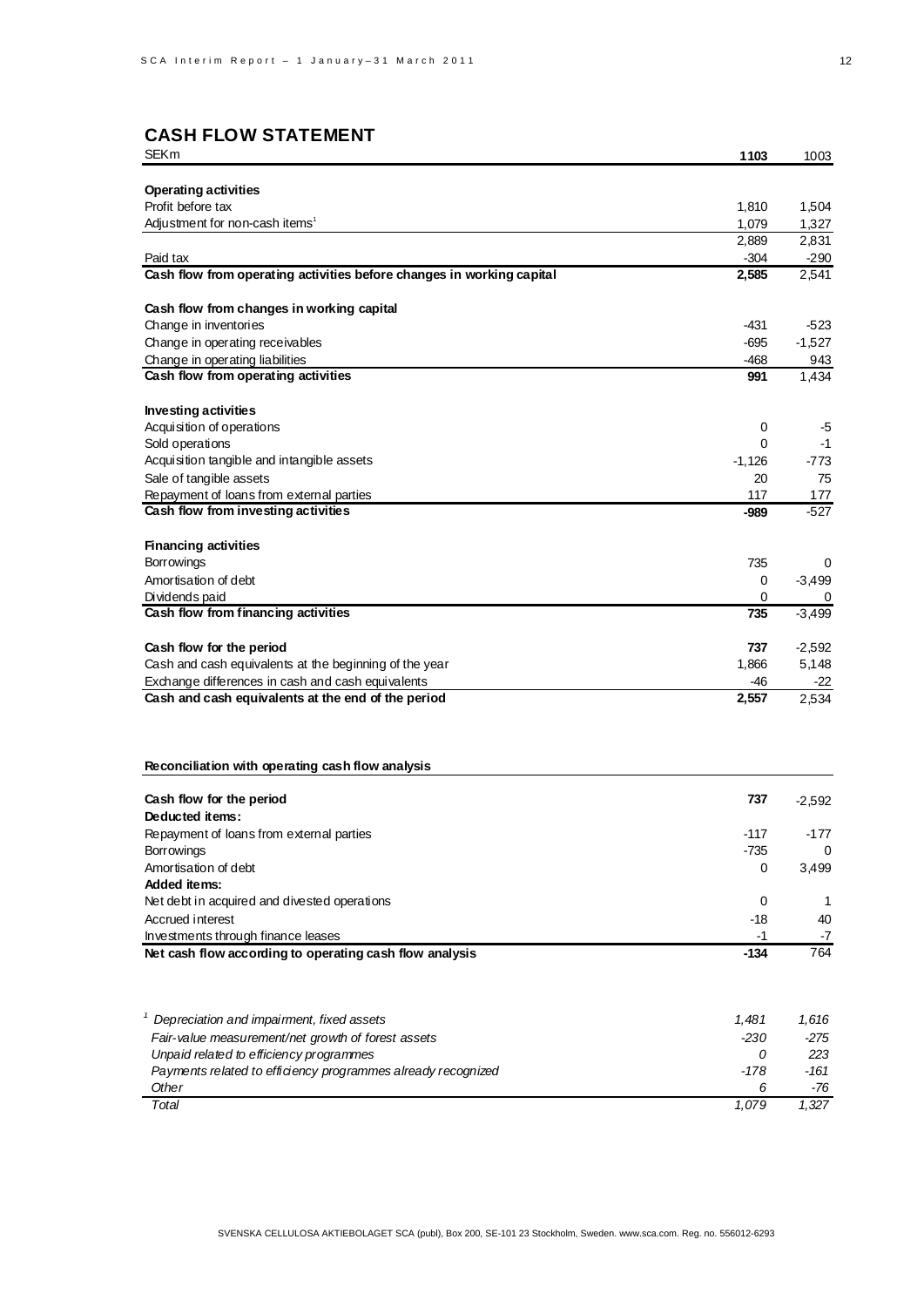# **CONSOLIDATED INCOME STATEMENT**

| <b>SEKm</b>                                                                                                                 | 1103      | 1003      | 1012      |
|-----------------------------------------------------------------------------------------------------------------------------|-----------|-----------|-----------|
| Net sales <sup>1</sup>                                                                                                      | 25,393    | 26,199    | 106,965   |
| Cost of goods sold <sup>2</sup>                                                                                             | $-19,694$ | $-20,164$ | $-82,347$ |
| <b>Gross profit</b>                                                                                                         | 5,699     | 6,035     | 24,618    |
| Sales, general and administration <sup>2</sup>                                                                              | $-3,609$  | $-4,021$  | $-15,121$ |
| Items affecting comparability <sup>3</sup>                                                                                  | 0         | $-244$    | $-931$    |
| Share in profits of associates                                                                                              | 22        | 13        | 111       |
| <b>Operating profit</b>                                                                                                     | 2,112     | 1,783     | 8,677     |
| Financial items                                                                                                             | $-302$    | $-279$    | $-1,116$  |
| Profit before tax                                                                                                           | 1,810     | 1,504     | 7,561     |
| Tax                                                                                                                         | $-471$    | $-421$    | $-1,969$  |
| Net profit for the period                                                                                                   | 1,339     | 1,083     | 5,592     |
|                                                                                                                             |           |           |           |
| Earnings attributable to:                                                                                                   |           |           |           |
| Owners of the parent                                                                                                        | 1,327     | 1,074     | 5,552     |
| Non-controlling interests                                                                                                   | 12        | 9         | 40        |
|                                                                                                                             |           |           |           |
| Earnings per share, SEK - owners of the parent                                                                              |           |           |           |
| - before dilution effects                                                                                                   | 1.89      | 1.53      | 7.90      |
| - after dilution effects                                                                                                    | 1.89      | 1.53      | 7.90      |
|                                                                                                                             |           |           |           |
| Calculation of earnings per share                                                                                           | 1103      | 1003      | 1012      |
| Earnings attributable to owners of the parent                                                                               | 1,327     | 1,074     | 5,552     |
|                                                                                                                             |           |           |           |
| Average no. of shares before dilution, millions                                                                             | 702.3     | 702.3     | 702.3     |
| Average no. of shares after dilution                                                                                        | 702.3     | 702.3     | 702.3     |
|                                                                                                                             |           |           |           |
| $1$ Net sales from SCAs recyckling operations have beeen redassified to other income, with retroactive adjustment for 2010. |           |           |           |
| <sup>2</sup> Of which, depreciation                                                                                         | $-1,481$  | $-1,595$  | $-6,324$  |
| <sup>3</sup> Distribution of items affecting comparability, per function                                                    |           |           |           |
| Cost of goods sold                                                                                                          | 0         | $-150$    | -821      |
| Sales, general and administration                                                                                           | 0         | $-94$     | $-110$    |
|                                                                                                                             |           |           |           |
|                                                                                                                             |           |           |           |
|                                                                                                                             | 1103      | 1003      | 1012      |
| Gross margin                                                                                                                | 22.4      | 23.0      | 23.0      |
| Operating margin                                                                                                            | 8.3       | 6.8       | 8.1       |
| Financial net margin                                                                                                        | $-1.2$    | $-1.1$    | $-1.0$    |
| Profit margin                                                                                                               | 7.1       | 5.7       | 7.1       |
| Tax                                                                                                                         | $-1.9$    | $-1.6$    | $-1.8$    |
| Net margin                                                                                                                  | 5.2       | 4.1       | 5.3       |
|                                                                                                                             |           |           |           |
|                                                                                                                             |           |           |           |
| <b>Excluding restructuring costs:</b>                                                                                       | 1103      | 1003      | 1012      |
| Gross margin                                                                                                                | 22.4      | 23.0      | 23.0      |
| Operating margin                                                                                                            | 8.3       | 7.7       | 9.0       |
| Financial net margin                                                                                                        |           |           |           |
|                                                                                                                             | $-1.2$    | $-1.1$    | $-1.0$    |
| Profit margin                                                                                                               | 7.1       | 6.6       | 8.0       |
| Tax                                                                                                                         | $-1.9$    | $-1.9$    | $-2.1$    |
| Net margin                                                                                                                  | 5.2       | 4.7       | 5.9       |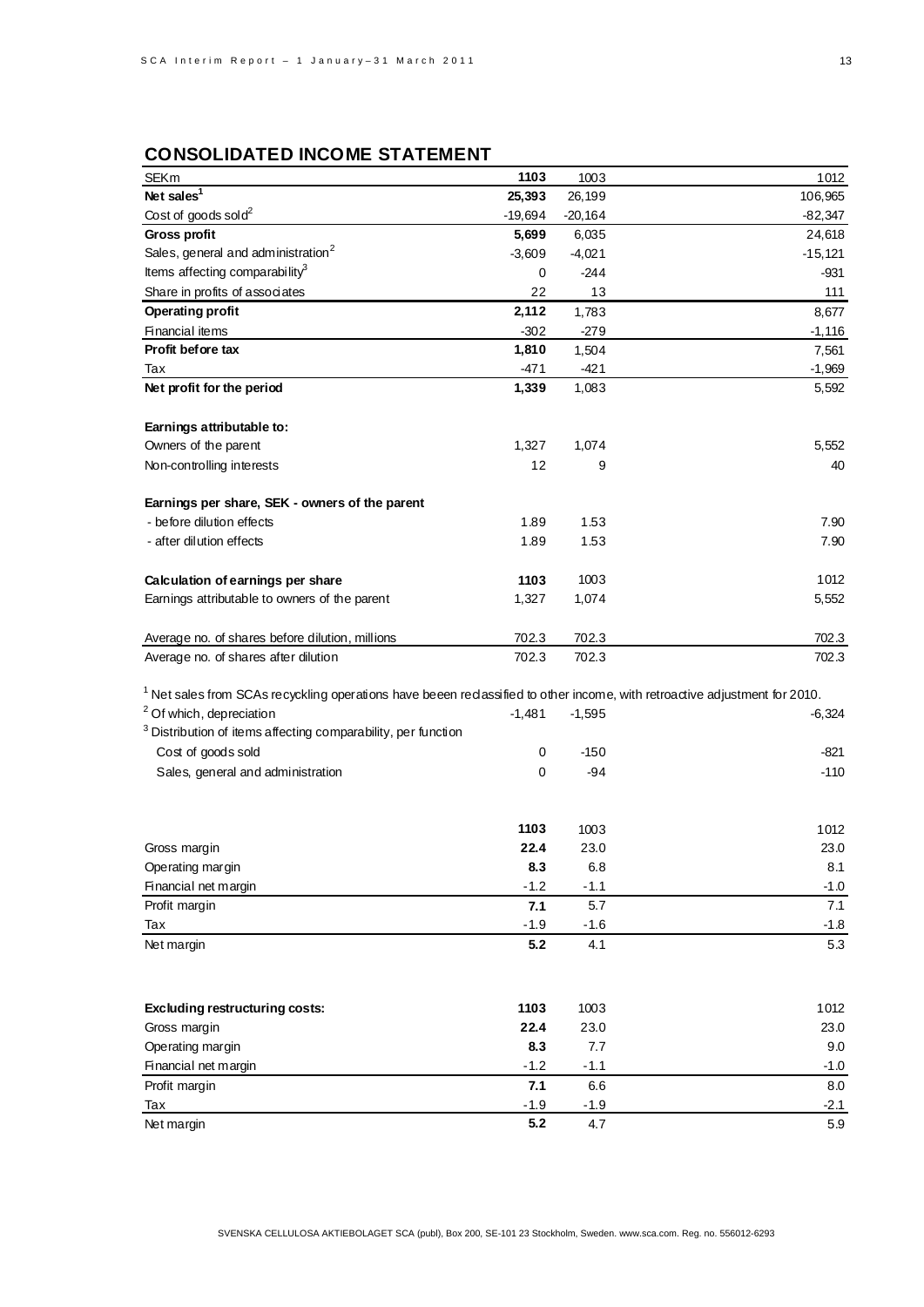# **CONSOLIDATED STATEMENT OF COMPREHENSIVE INCOME**

| <b>SEKm</b>                                                       | 1103     | 1003     | 1012     |
|-------------------------------------------------------------------|----------|----------|----------|
| Profit for the period                                             | 1,339    | 1,083    | 5,592    |
| Other comprehensive income for the period                         |          |          |          |
| Actuarial gains/losses on defined benefit pension plans           | 342      | 204      | 523      |
| Available-for-sale financial assets                               | 26       | 92       | 336      |
| Cash flow hedges                                                  | 105      | 96       | 492      |
| Exchange differences on translating foreign operations            | $-1,568$ | $-3,191$ | $-8,633$ |
| Gains/losses from hedges of net investments in foreign operations | 348      | 1,920    | 4,613    |
| Income tax relating to components of other comprehensive income   | -130     | $-72$    | $-292$   |
| Other comprehensive income for the period, net of tax             | $-877$   | $-951$   | $-2,961$ |
| Total comprehensive income for the period                         | 462      | 132      | 2,631    |
| Total comprehensive income attributable to:                       |          |          |          |
| Owners of the parent                                              | 458      | 160      | 2,699    |
| Non-controlling interests                                         | 4        | $-28$    | -68      |

# **CONSOLIDATED STATEMENT OF CHANGES IN EQUITY**

| <b>SEKm</b>                               | 1103     | 1003   | 1012     |
|-------------------------------------------|----------|--------|----------|
| Attributable to owners of the parent      |          |        |          |
| Opening balance, 1 January                | 67,255   | 67,156 | 67,156   |
| Total comprehensive income for the period | 458      | 160    | 2,699    |
| Dividend                                  | 0        | 0      | $-2,599$ |
| Revaluation of non-controlling interests  | -1       | 0      | -1       |
| Closing balance                           | 67,712   | 67,316 | 67,255   |
| Non-controlling interests                 |          |        |          |
| Opening balance, 1 January                | 566      | 750    | 750      |
| Total comprehensive income for the period | 4        | $-28$  | $-68$    |
| Dividend                                  | 0        | 0      | $-58$    |
| Change in Group composition               | $\Omega$ | -1     | $-58$    |
| Closing balance                           | 570      | 721    | 566      |
| Total equity, closing balance             | 68,282   | 68,037 | 67,821   |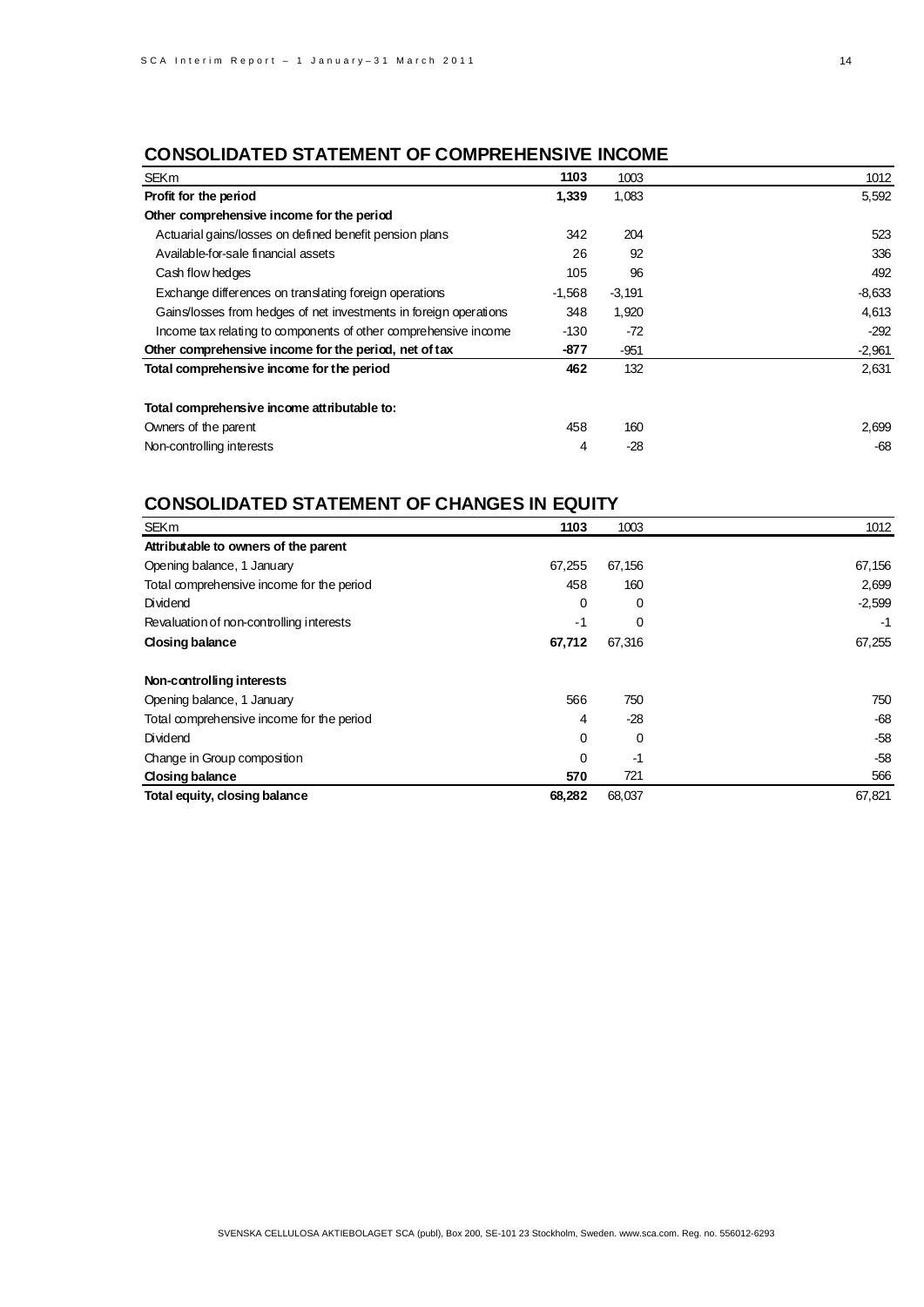# **CONSOLIDATED BALANCE SHEET**

| <b>SEKm</b>                                                                                | 31 March 2010 | 31 December 2010 |
|--------------------------------------------------------------------------------------------|---------------|------------------|
|                                                                                            |               |                  |
| <b>Assets</b>                                                                              |               |                  |
| Goodwill                                                                                   | 17,129        | 17,688           |
| Other intangible assets                                                                    | 3,378         | 3,270            |
| Tangible assets                                                                            | 80,883        | 82,236           |
| Shares and participations                                                                  | 1,104         | 1,098            |
| Non-current financial assets <sup>1</sup>                                                  | 3,230         | 3,254            |
| Other non-current receivables                                                              | 1,476         | 1,363            |
| <b>Total non-current assets</b>                                                            | 107,200       | 108,909          |
|                                                                                            |               |                  |
| Operating receivables and inventories                                                      | 32,302        | 31,890           |
| <b>Current financial assets</b>                                                            | 261           | 220              |
| Non-current assets held for sale                                                           | 180           | 93               |
| Cash and cash equivalents                                                                  | 2,557         | 1,866            |
| <b>Total current assets</b>                                                                | 35,300        | 34,069           |
| <b>Total assets</b>                                                                        | 142,500       | 142,978          |
|                                                                                            |               |                  |
| <b>Equity</b>                                                                              |               |                  |
| Owners of the parent                                                                       | 67,712        | 67,255           |
| Minority interests                                                                         | 570           | 566              |
| <b>Total equity</b>                                                                        | 68,282        | 67,821           |
|                                                                                            |               |                  |
| <b>Liabilities</b>                                                                         |               |                  |
|                                                                                            |               |                  |
| Provisions for pensions                                                                    | 2,802         | 3,108            |
| Other provisions                                                                           | 11,197        | 10,800           |
| Non-current financial liabilities                                                          | 27,623        | 23,459           |
| Other non-current liabilities                                                              | 772           | 791              |
| <b>Total non-current liabilities</b>                                                       | 42,394        | 38,158           |
|                                                                                            |               |                  |
| Current financial liabilities <sup>2</sup>                                                 | 9,112         | 13,047           |
| Operating liabilities                                                                      | 22,712        | 23,952           |
| <b>Total current liabilities</b>                                                           | 31,824        | 36,999           |
| <b>Total liabilities</b>                                                                   | 74,218        | 75,157           |
| <b>Total equity and liabilities</b>                                                        | 142,500       | 142,978          |
|                                                                                            |               |                  |
| Debt/equity ratio                                                                          | 0.49          | 0.51             |
| Visible equity/assets ratio                                                                | 48%           | 47%              |
|                                                                                            |               |                  |
| Return on capital employed                                                                 | 9%            | 8%               |
| Return on equity                                                                           | 9%            | 8%               |
|                                                                                            |               |                  |
| <b>Excluding restructuring costs:</b>                                                      | 9%            | 9%               |
| Return on capital employed                                                                 | 9%            | 9%               |
| Return on equity                                                                           |               |                  |
| <sup>1</sup> Of which pension assets                                                       | 1,268         | 1,056            |
| <sup>2</sup> Committed credit lines amount to SEK 20,996m of which unutilised SEK 15,996m. |               |                  |
|                                                                                            |               |                  |
| Capital employed                                                                           | 101,839       | 102,227          |
| - of which working capital                                                                 | 10,354        | 8,899            |
|                                                                                            |               |                  |
| Net debt                                                                                   | 33,557        | 34,406           |
| Shareholders' equity                                                                       | 68,282        | 67,821           |
|                                                                                            |               |                  |
| Provisions for restructuring costs are included in the balance sheet as follows:           |               |                  |
|                                                                                            | 592           | 595              |
| - Other provisions*                                                                        | 427           |                  |
| - Operating liabilities                                                                    |               | 605              |
| *) of which, provision for tax risks                                                       | 247           | 246              |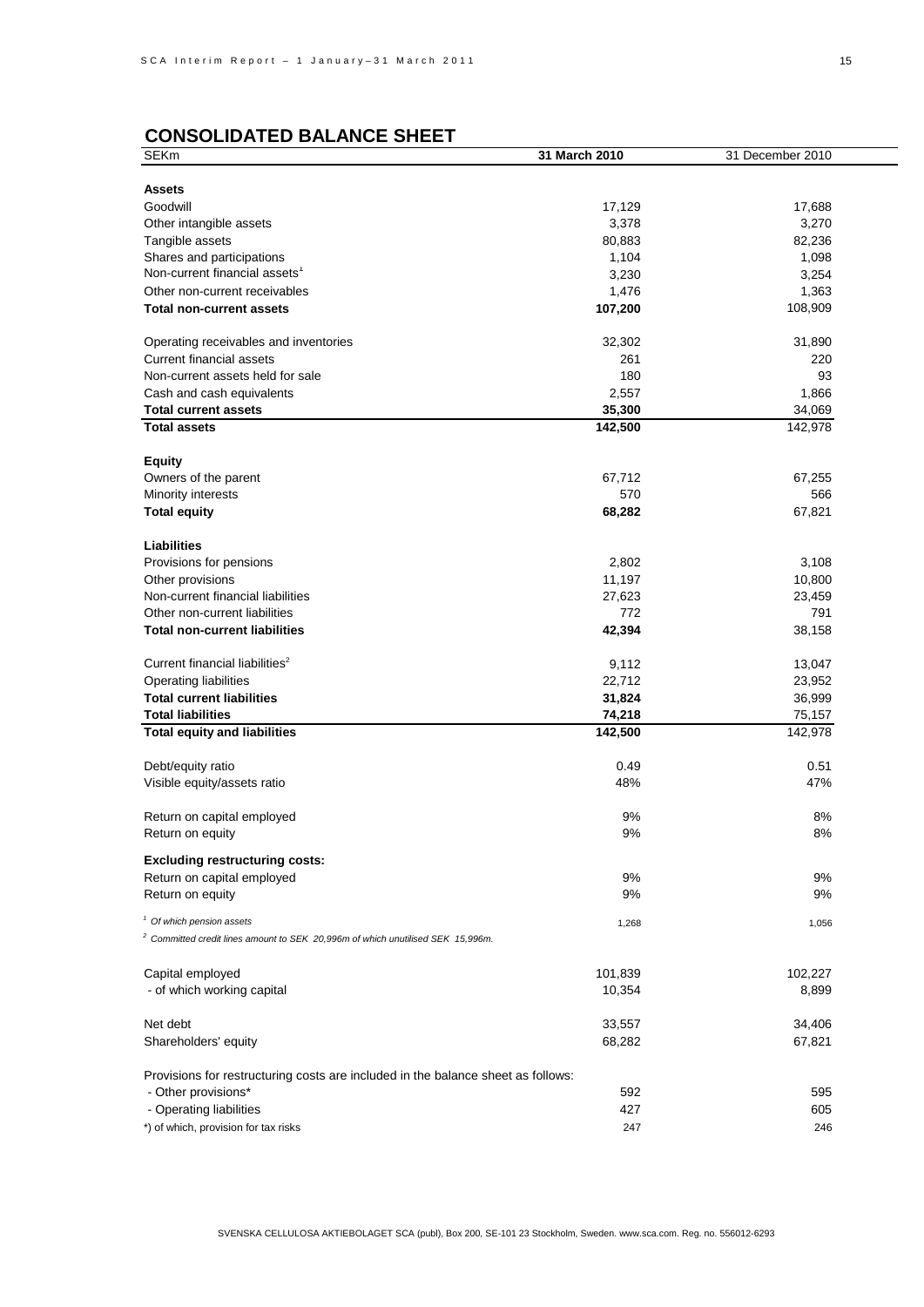## **NET SALES**

| <b>SEKm</b>                                                                                                                        | 1103   | 1003   | 2011:1 | 2010:4 | 2010:3 | 2010:2   | 2010:1 | 2009:4 |
|------------------------------------------------------------------------------------------------------------------------------------|--------|--------|--------|--------|--------|----------|--------|--------|
| Personal Care                                                                                                                      | 5.820  | 6,109  | 5.820  | 6.375  | 6,125  | 6.418    | 6.109  | 6.393  |
| Tissue                                                                                                                             | 9.278  | 9.728  | 9.278  | 10.154 | 9,924  | 10.064   | 9,728  | 10,338 |
| Packaging <sup>1</sup>                                                                                                             | 6.697  | 6,730  | 6,697  | 6.704  | 6,627  | 6.770    | 6,730  | 6,960  |
| <b>Forest Products</b>                                                                                                             | 4.110  | 4.110  | 4.110  | 4.290  | 4.415  | 4,308    | 4.110  | 4,201  |
| - Publication papers                                                                                                               | 2.053  | 2.164  | 2.053  | 2.145  | 2.131  | 2.086    | 2.164  | 2,292  |
| - Pulp, timber and solid-wood products                                                                                             | 2.057  | 1,946  | 2,057  | 2.145  | 2,284  | 2,222    | .946   | ,909   |
| Other                                                                                                                              | 71     | 374    | 71     | 478    | 491    | 512      | 374    | 418    |
| Intra-group deliveries                                                                                                             | $-583$ | $-852$ | $-583$ | -949   | $-935$ | $-1.005$ | $-852$ | $-803$ |
| Total net sales                                                                                                                    | 25.393 | 26.199 | 25.393 | 27.052 | 26.647 | 27.067   | 26.199 | 27.507 |
| $\mu$ Net eqlec from SCA's requaling operations have been realgesified as other income, with retrogative adjustment for 2010 $\mu$ |        |        |        |        |        |          |        |        |

Net sales from SCA's recycling operations have been reclassified as other income, with retroactive adjustment for 2010.

## **OPERATING PROFIT**

| 1103        | 1003   | 2011:1      | 2010:4      | 2010:3 | 2010:2 | 2010:1 | 2009:4 |
|-------------|--------|-------------|-------------|--------|--------|--------|--------|
| 583         | 737    | 583         | 735         | 697    | 753    | 737    | 901    |
| 627         | 710    | 627         | 787         | 753    | 791    | 710    | 965    |
| 480         | 192    | 480         | 567         | 512    | 306    | 192    | 149    |
| 495         | 487    | 495         | 592         | 685    | 691    | 487    | 661    |
| 11          | $-15$  | 11          | $-11$       | $-38$  | $-24$  | $-15$  | 251    |
| 484         | 502    | 484         | 603         | 723    | 715    | 502    | 410    |
| $-73$       | -99    | $-73$       | $-114$      | $-73$  | $-101$ | -99    | $-108$ |
| 2,112       | 2,027  | 2.112       | 2,567       | 2,574  | 2.440  | 2,027  | 2,568  |
| $-302$      | $-279$ | $-302$      | $-293$      | $-300$ | $-244$ | $-279$ | $-288$ |
| 1.810       | 1.748  | .810        | 2,274       | 2,274  | 2.196  | 1.748  | 2,280  |
| $-471$      | $-489$ | $-471$      | $-594$      | $-533$ | $-595$ | $-489$ | $-553$ |
| 1,339       | 1,259  | .339        | 1.680       | 1.741  | 1,601  | 1,259  | 1,727  |
| $\mathbf 0$ | $-244$ | $\mathbf 0$ | $^{\circ}$  | $-480$ | $-207$ | $-244$ | $-632$ |
| 0           | $-176$ | $\mathbf 0$ | $\mathbf 0$ | $-362$ | $-151$ | $-176$ | $-473$ |
|             |        |             |             |        |        |        |        |

### **OPERATING MARGIN**

| %                                      | 1103 | 1003   | 2011:1 | 2010:4 | 2010:3 | 2010:2 | 2010:1 | 2009:4 |
|----------------------------------------|------|--------|--------|--------|--------|--------|--------|--------|
| Personal Care                          | 10.0 | 12.1   | 10.0   | 11.5   | 11.4   | 11.7   | 12.1   | 14.1   |
| <b>Tissue</b>                          | 6.8  | 7.3    | 6.8    | 7.8    | 7.6    | 7.9    | 7.3    | 9.3    |
| Packaging                              | 7.2  | 2.9    | 7.2    | 8.5    | 7.7    | 4.5    | 2.9    | 2.1    |
| <b>Forest Products</b>                 | 12.0 | 11.8   | 12.0   | 13.8   | 15.5   | 16.0   | 11.8   | 15.7   |
| - Publication papers                   | 0.5  | $-0.7$ | 0.5    | $-0.5$ | $-1.8$ | $-1.2$ | $-0.7$ | 11.0   |
| - Pulp, timber and solid-wood products | 23.5 | 25.8   | 23.5   | 28.1   | 31.7   | 32.2   | 25.8   | 21.5   |
|                                        |      |        |        |        |        |        |        |        |

### **CONSOLIDATED INCOME STATEMENT**

| <b>SEKm</b>                       | 2011:1    | 2010:4    | 2010:3    | 2010:2    | 2010:1    |
|-----------------------------------|-----------|-----------|-----------|-----------|-----------|
| Net sales                         | 25,393    | 27,052    | 26,647    | 27.067    | 26,199    |
| Cost of goods sold                | $-19.694$ | $-20.990$ | $-20.536$ | $-20.657$ | $-20.164$ |
| Gross profit                      | 5,699     | 6.062     | 6,111     | 6.410     | 6,035     |
| Sales, general and administration | $-3,609$  | $-3,527$  | $-3,578$  | $-3,995$  | $-4,021$  |
| Items affecting comparability     | 0         | 0         | $-480$    | $-207$    | $-244$    |
| Share in profits of associates    | 22        | 32        | 41        | 25        | 13        |
| Operating profit                  | 2,112     | 2.567     | 2.094     | 2,233     | 1,783     |
| Financial items                   | $-302$    | $-293$    | $-300$    | $-244$    | $-279$    |
| Profit before tax                 | 1.810     | 2.274     | 1.794     | 1.989     | 1,504     |
| Taxes                             | $-471$    | $-594$    | $-415$    | $-539$    | $-421$    |
| Net profit for the period         | 1.339     | 1.680     | 1.379     | 1.450     | 1.083     |